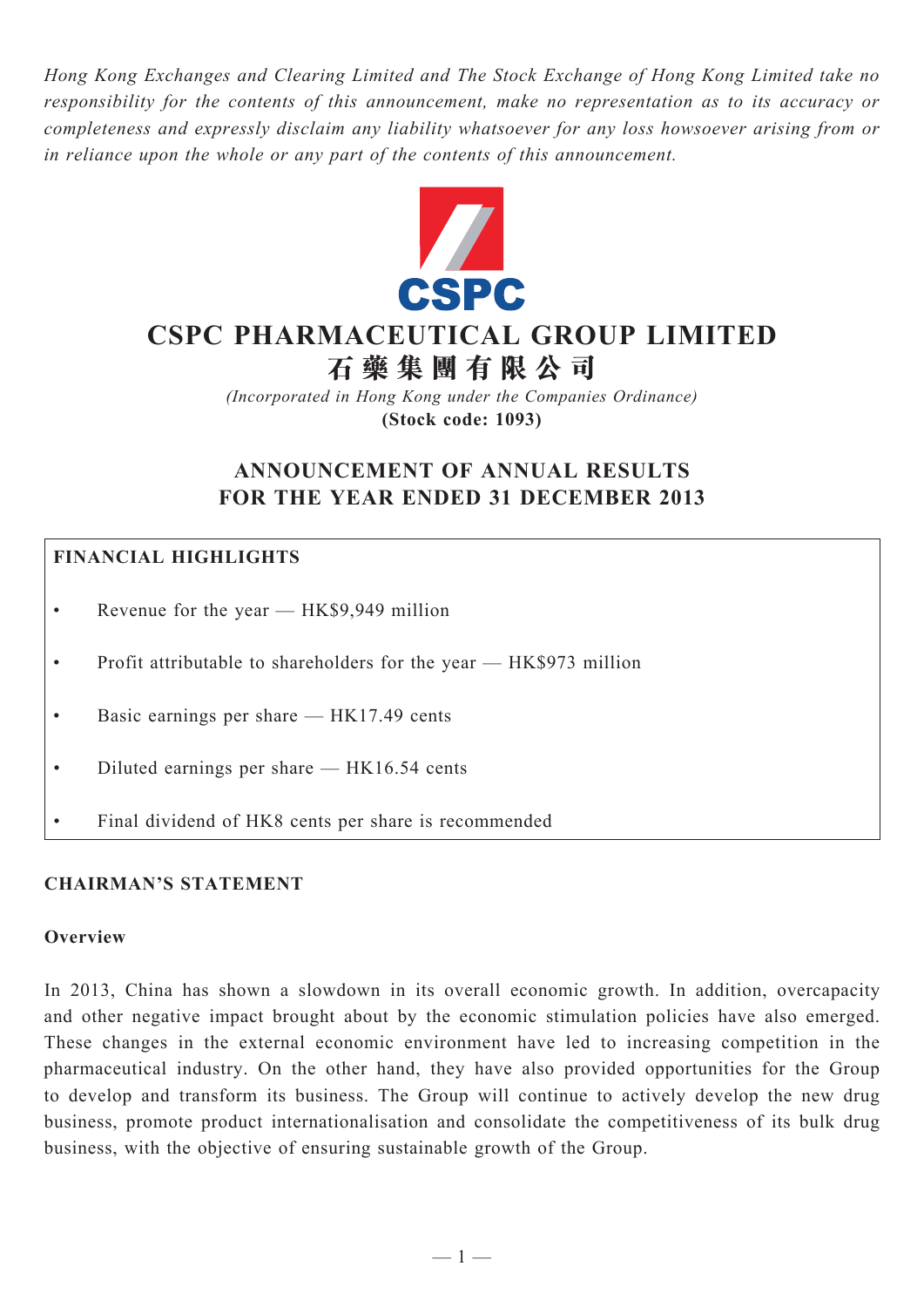## **Building of Professional Sales and Marketing to Accelerate the Group's Transformation**

The Group continuously strived to expedite its strategic transformation by enhancing its organisational structure, integrating corporate resources, and devoting resources to the innovative drug business. Building on its existing bulk drug division and finished drug division, the Group has newly established the oncology drug division with a view to actively expand its presence in the oncology drug business.

Furthermore, the Group continued to enhance its sales management and strengthen the academic promotion of new drugs. In order to further expand its coverage in the end-users market, the Group also put concerted efforts in hospital development, academic promotion and marketing of pharmaceutical products.

## **International Cooperation**

Through exchanges and cooperations in research with overseas enterprises, the Group was able to keep abreast of the requirements of and changes in the international pharmaceutical regulations and the market trend. In particular, the Group has set up a specialised research and development team in the United States (the "U.S."). Currently, the first batch of generic drugs of the Group that have obtained approvals under Abbreviated New Drug Application ("ANDA") in the U.S. include "tramadol hydrochloride tablet", "metformin hydrochloride slow-release tablet" and "donepezil hydrochloride tablet".

## **Research and Development**

The Group will continue to invest more resources in research and development. In the coming years, it is expected that a number of innovative drugs will be launched upon receiving relevant production approvals, including rE4 and DBPR108 (Class I new drug, diabetes drug); pinocembrin (Class I new drug, acute stroke drug); levamlodipine maleate atorvastatin calcium tablet (Class I new drug, high blood pressure and lipid drug); baicalein tablet (Class I new drug, viral influenza drug); and SKLB1028 (oncology drug), building a solid foundation for the continuous growth of the Group. As regards product internationalisation, the Group will continue to apply for international registrations in order to expand its sales to the high-end overseas markets and to increase its competitiveness in the domestic market. It is expected that the Group will have 3 to 4 generic drug products receiving ANDA approvals from the U.S. FDA each year starting from 2014.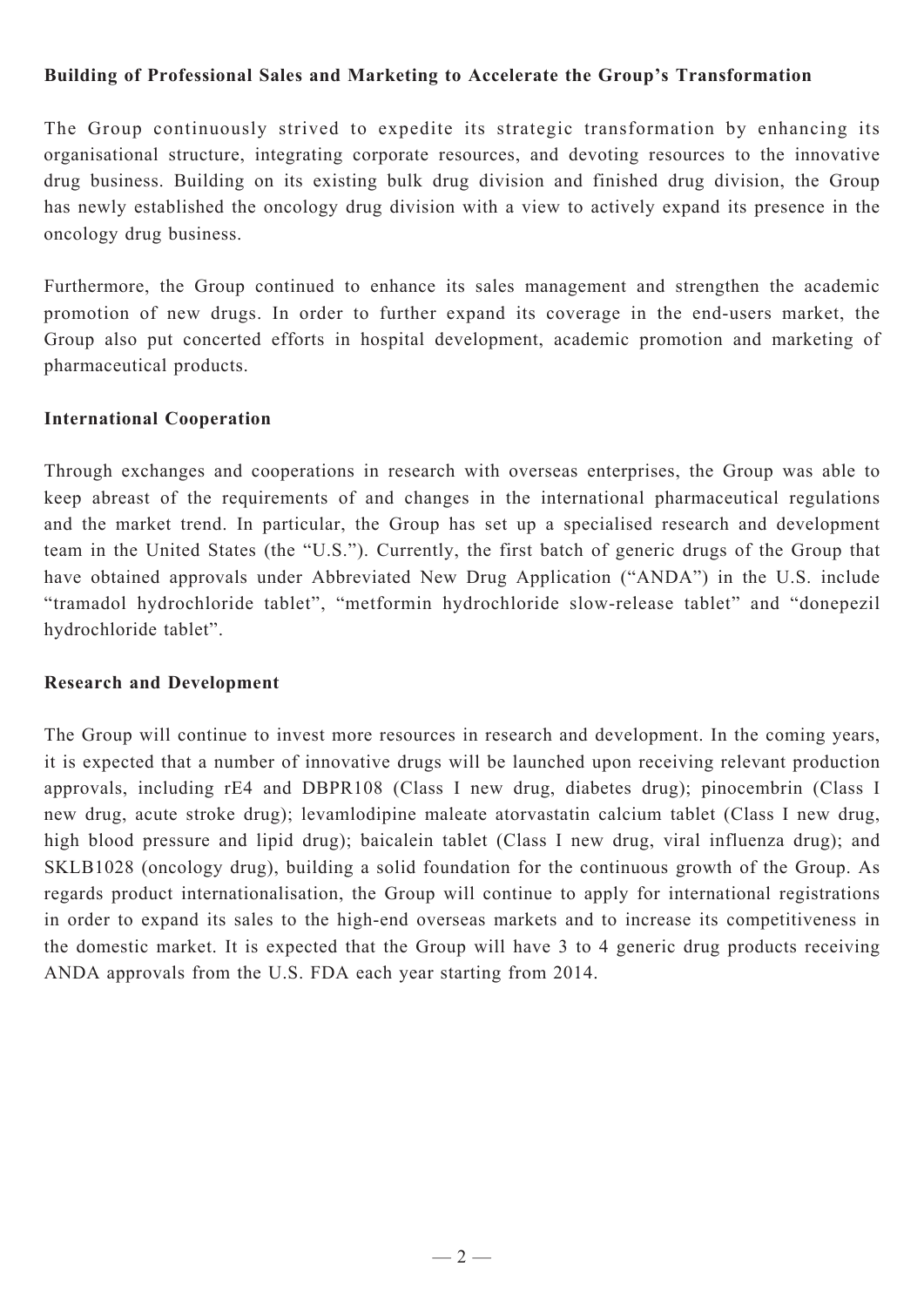## **Outlook**

## *Industry Outlook*

With the further ageing of population, progress of national urbanisation and increase in people's income level in China, the demand for pharmaceutical products in China is expected to further increase over the coming decade. It is also expected that government policies will continue to support enterprises with increasing efforts in innovation and increase funding for medical insurance. With the implementation of the new GMP standard, the industry will also be consolidated further. Being a major pharmaceutical enterprise in China, the Group will grasp this opportunity and strive to achieve better development in 2014.

## *Group's Business Outlook*

## *Innovative Drug Business*

The Group will continue to pursue the strategy of expanding and strengthening the innovative drug business. With its increasingly well-developed market network, expanding professional marketing team, and good product efficacy and quality, the innovative drug business is expected to continue to achieve rapid growth in the coming years and increase its contribution to the Group.

#### *Common Generic Drug Business*

The Group will continue to conduct in-depth study of China's policies, refine its product portfolio and strengthen its sales team. Coupled with the effective sales channels and strategies, it is expected that the common generic drug business will continue to achieve steady growth in 2014.

## *Bulk Drug Business*

In respect of the bulk drug business, the Group will continue its efforts in technological upgrades and production costs reduction in order to maintain its leading position in the industry. Currently, the Group has received the U.S. FDA approvals for 6 bulk drugs and 5 bulk drug production workshops. The Group will also continue its efforts in high-end quality certification and product quality enhancement. After several years of intense competition, the bulk drug market is showing a steadily upward trend. With the Group's leading position in this industry, the bulk drug business of the Group is expected to achieve improvement in 2014. The Group will also continue to closely monitor changes in the market competition landscape and timely adjust its operating strategies.

> **CAI Dongchen** *Chairman*

Hong Kong, 24 March 2014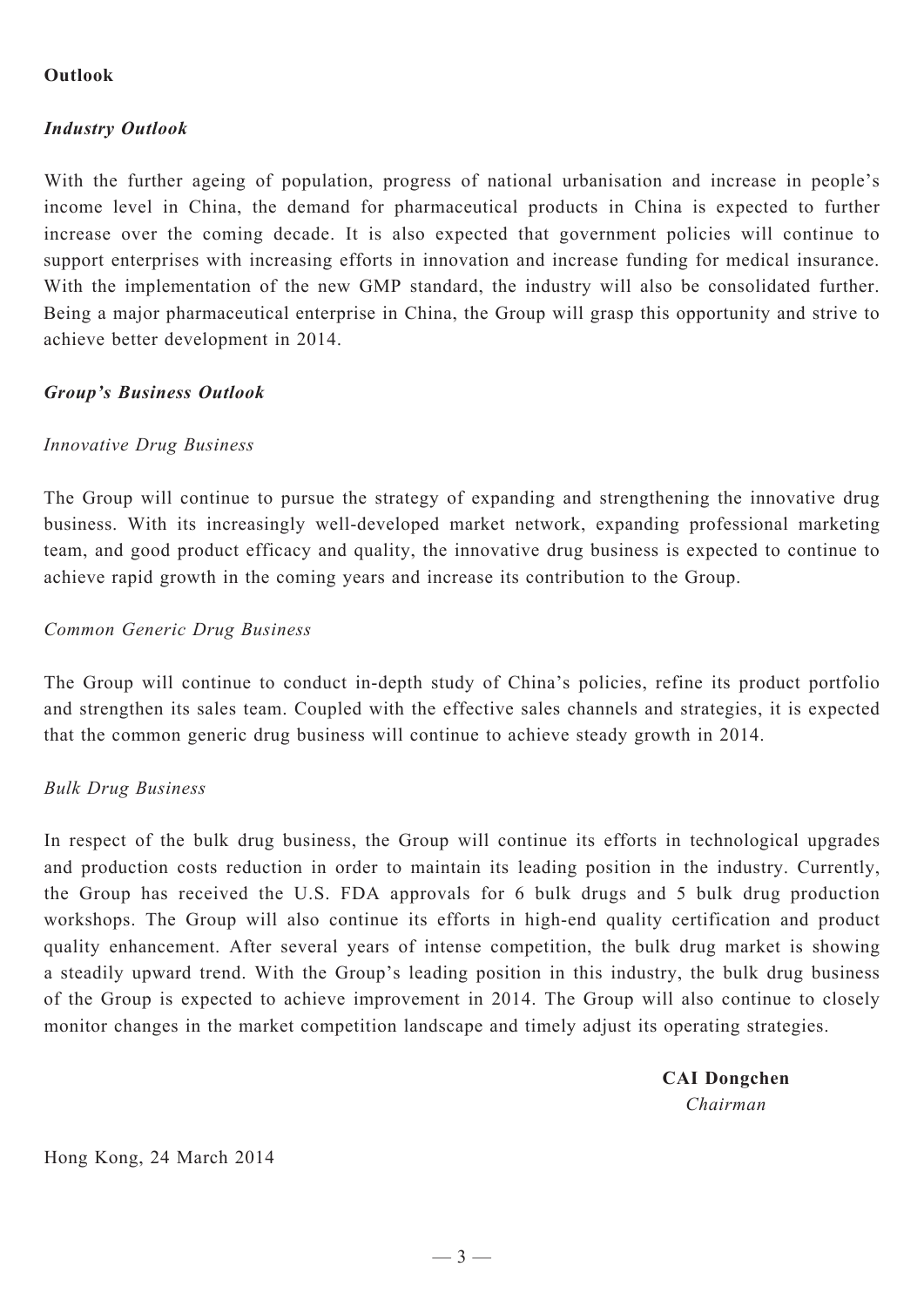## **RESULTS**

The Board of Directors of CSPC Pharmaceutical Group Limited (the "Company") is pleased to announce the audited consolidated results of the Company and its subsidiaries (the "Group") for the year ended 31 December 2013 as follows:

## **CONSOLIDATED STATEMENT OF profit or loss AND OTHER COMPREHENSIVE INCOME**

*For the year ended 31 December 2013*

|                                                                                                                                                          | <b>Notes</b>        | 2013<br><b>HK\$'000</b>                                         | 2012<br>HK\$'000                                             |
|----------------------------------------------------------------------------------------------------------------------------------------------------------|---------------------|-----------------------------------------------------------------|--------------------------------------------------------------|
| Revenue<br>Cost of sales                                                                                                                                 | $\mathfrak{Z}$      | 9,949,103<br>(6,816,042)                                        | 4,146,444<br>(2, 341, 104)                                   |
| Gross profit<br>Other income<br>Selling and distribution expenses<br>Administrative expenses<br>Other expenses                                           |                     | 3,133,061<br>211,402<br>(1,300,739)<br>(620, 291)<br>(243, 455) | 1,805,340<br>38,693<br>(757, 297)<br>(235, 363)<br>(87, 797) |
| Operating profit<br>Finance costs<br>Share of result of a jointly venture<br>Gain on disposal of subsidiaries<br>Recognition of fair values of financial |                     | 1,179,978<br>(72, 537)<br>(14, 045)<br>154,228                  | 763,576<br>(60,090)<br>(3,981)                               |
| guarantee contracts issued<br>Amortisation of financial guarantee liabilities<br>Changes in fair value of convertible bonds<br>Gain on bargain purchase  |                     |                                                                 | (5, 130)<br>18,485<br>(222, 739)<br>1,810,702                |
| Profit before tax<br>Income tax expenses                                                                                                                 | $\overline{A}$<br>5 | 1,247,624<br>(258, 324)                                         | 2,300,823<br>(131, 975)                                      |
| Profit for the year                                                                                                                                      |                     | 989,300                                                         | 2,168,848                                                    |
| Other comprehensive income (expense):<br>Items that will not be reclassified to profit or loss:                                                          |                     |                                                                 |                                                              |
| Exchange differences arising on translation of financial<br>statements to presentation currency                                                          |                     | 150,299                                                         | 34,658                                                       |
| Share of exchange differences of a joint venture                                                                                                         |                     | (337)                                                           | (94)                                                         |
| Other comprehensive income for the year, net of income tax                                                                                               |                     | 149,962                                                         | 34,564                                                       |
| Total comprehensive income for the year                                                                                                                  |                     | 1,139,262                                                       | 2,203,412                                                    |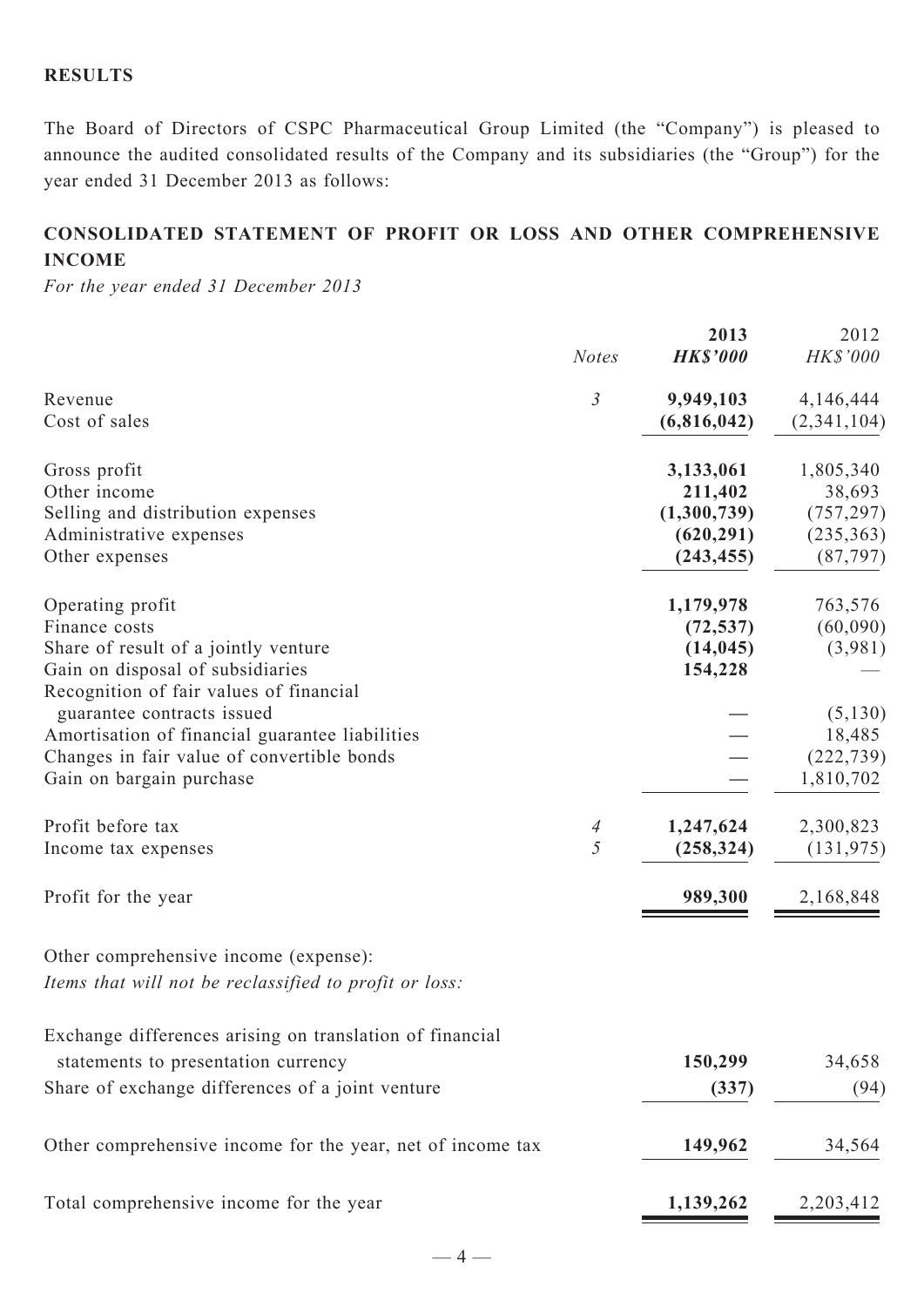## **CONSOLIDATED STATEMENT OF profit or loss and Other COMPREHENSIVE INCOME**

*For the year ended 31 December 2013*

| <b>HK\$'000</b><br><b>Notes</b><br>972,751<br>16,549<br>989,300 | HK\$'000<br>2,162,235<br>6,613 |
|-----------------------------------------------------------------|--------------------------------|
|                                                                 |                                |
|                                                                 |                                |
|                                                                 |                                |
|                                                                 |                                |
|                                                                 | 2,168,848                      |
|                                                                 |                                |
| 1,120,755                                                       | 2,194,755                      |
| 18,507                                                          | 8,657                          |
| 1,139,262                                                       | 2,203,412                      |
| <b>HK</b> cents                                                 | HK cents                       |
|                                                                 |                                |
| 17.49                                                           | 147.78                         |
|                                                                 | 52.04                          |
|                                                                 | 16.54                          |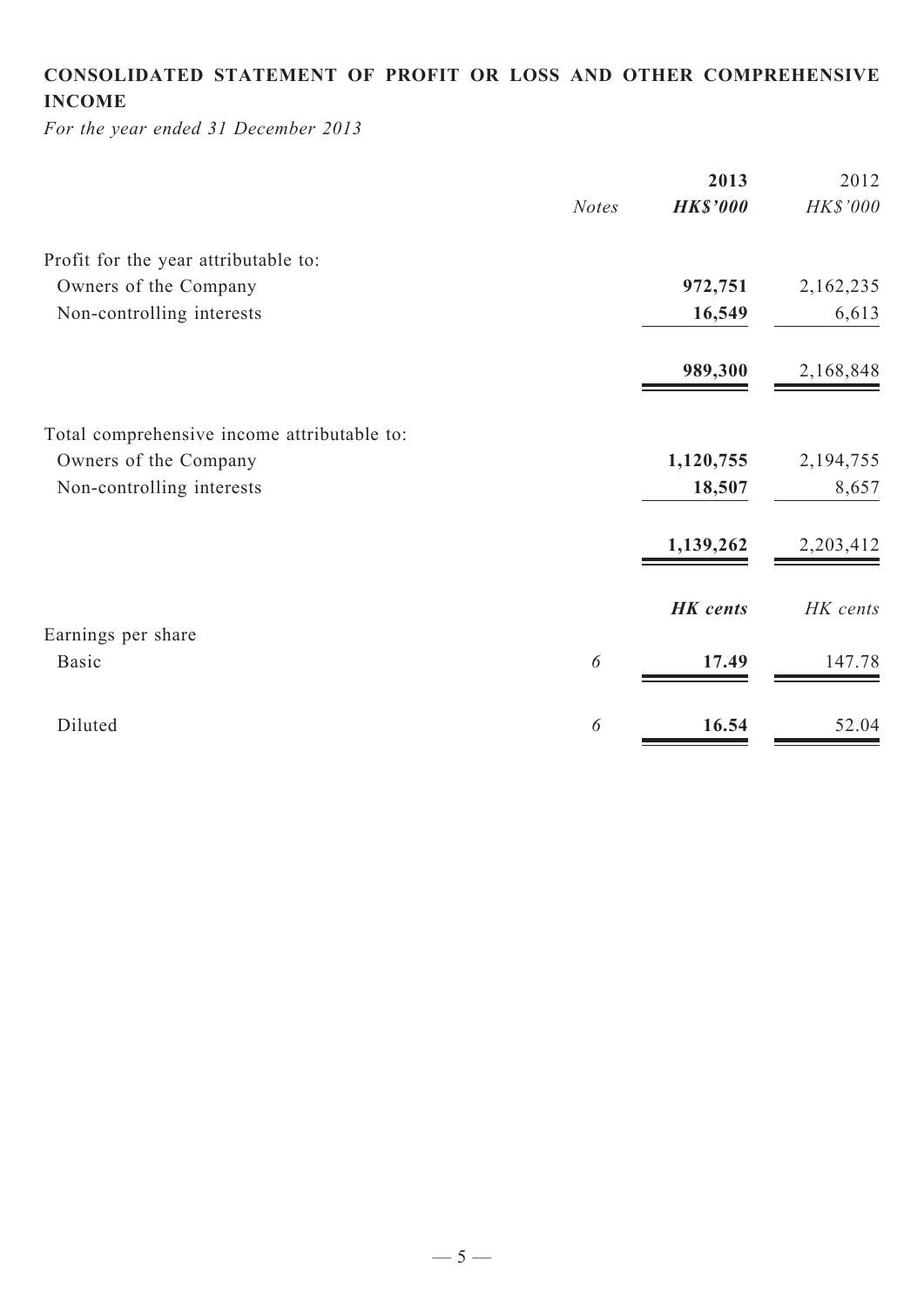## **CONSOLIDATED STATEMENT OF FINANCIAL POSITION**

*At 31 December 2013*

|                                              |              | 2013            | 2012        |
|----------------------------------------------|--------------|-----------------|-------------|
|                                              | <b>Notes</b> | <b>HK\$'000</b> | HK\$'000    |
| <b>Non-current assets</b>                    |              |                 |             |
| Property, plant and equipment                |              | 4,961,171       | 6, 134, 372 |
| Prepaid lease payments                       |              | 547,754         | 536,340     |
| Goodwill                                     |              | 128,438         | 102,716     |
| Other intangible assets                      |              | 127,597         | 23,146      |
| Interest in a joint venture                  |              | 18,038          | 32,420      |
| Available-for-sale investment                |              | 1,705           | 1,705       |
| Deferred tax assets                          |              | 43,071          | 58,160      |
|                                              |              | 5,827,774       | 6,888,859   |
| <b>Current assets</b>                        |              |                 |             |
| Inventories                                  |              | 1,855,188       | 2,022,406   |
| Trade and other receivables                  | $\delta$     | 2,029,961       | 2,373,229   |
| <b>Bills</b> receivables                     | 9            | 982,437         | 738,490     |
| Trade receivables due from related companies |              | 122,137         | 88,417      |
| Amounts due from related companies           |              |                 | 14,388      |
| Amount due from a joint venture              |              | 91,519          | 63,919      |
| Prepaid lease payments                       |              | 16,909          | 14,750      |
| Tax recoverable                              |              | 226             | 16,674      |
| Held for trading investments                 |              | 438             | 527         |
| Derivative financial instruments             |              | 3,428           | 623         |
| Restricted bank deposits                     |              | 82,779          | 26,452      |
| Bank balances and cash                       |              | 1,187,751       | 1,449,977   |
|                                              |              | 6,372,773       | 6,809,852   |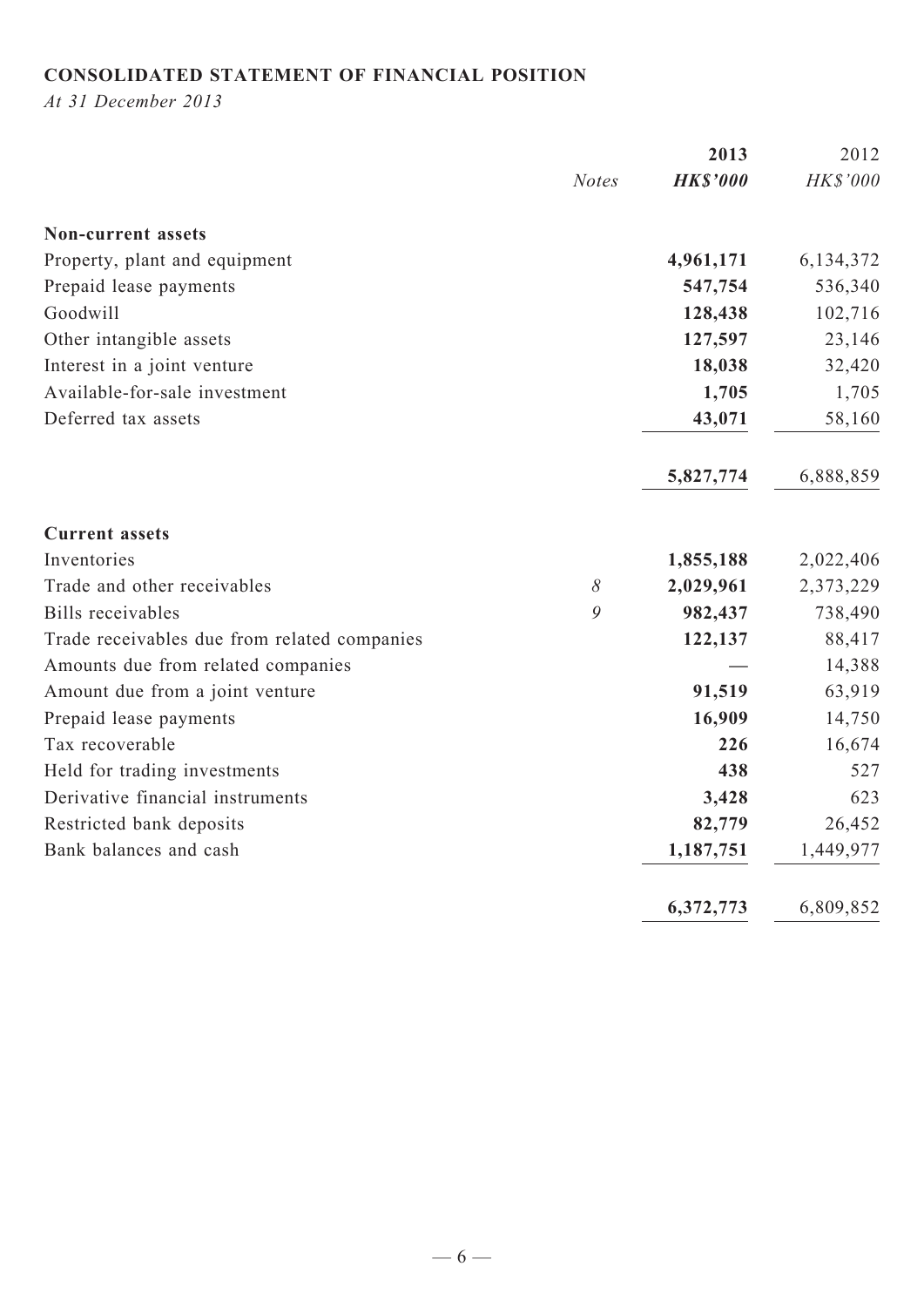|                                              |              | 2013            | 2012      |
|----------------------------------------------|--------------|-----------------|-----------|
|                                              | <b>Notes</b> | <b>HK\$'000</b> | HK\$'000  |
| <b>Current liabilities</b>                   |              |                 |           |
| Trade and other payables                     | 10           | 2,257,200       | 2,718,093 |
| Bills payables                               | 11           | 273,397         | 730,326   |
| Trade payables due to related companies      |              | 47,607          | 544       |
| Trade payables due to a joint venture        |              | 2,007           | 5,360     |
| Amounts due to related companies             |              | 475,179         | 722,794   |
| Tax liabilities                              |              | 77,116          | 39,345    |
| Provision for litigation                     |              | 45,999          | 206,700   |
| Unsecured bank loans                         |              | 659,946         | 1,816,883 |
|                                              |              | 3,838,451       | 6,240,045 |
| Net current assets                           |              | 2,534,322       | 569,807   |
| Total assets less current liabilities        |              | 8,362,096       | 7,458,666 |
| <b>Non-current liabilities</b>               |              |                 |           |
| Deferred tax liabilities                     |              | 33,117          | 47,307    |
| Unsecured bank loans                         |              | 680,120         | 499,345   |
| Government grants                            |              | 52,059          | 39,646    |
| Amount due to a related company              |              |                 | 108,623   |
|                                              |              | 765,296         | 694,921   |
| Net assets                                   |              | 7,596,800       | 6,763,745 |
| <b>Capital and reserves</b>                  |              |                 |           |
| Share capital                                |              | 558,636         | 272,542   |
| Reserves                                     |              | 6,893,984       | 6,314,218 |
| Equity attributable to owners of the Company |              | 7,452,620       | 6,586,760 |
| Non-controlling interests                    |              | 144,180         | 176,985   |
| <b>Total equity</b>                          |              | 7,596,800       | 6,763,745 |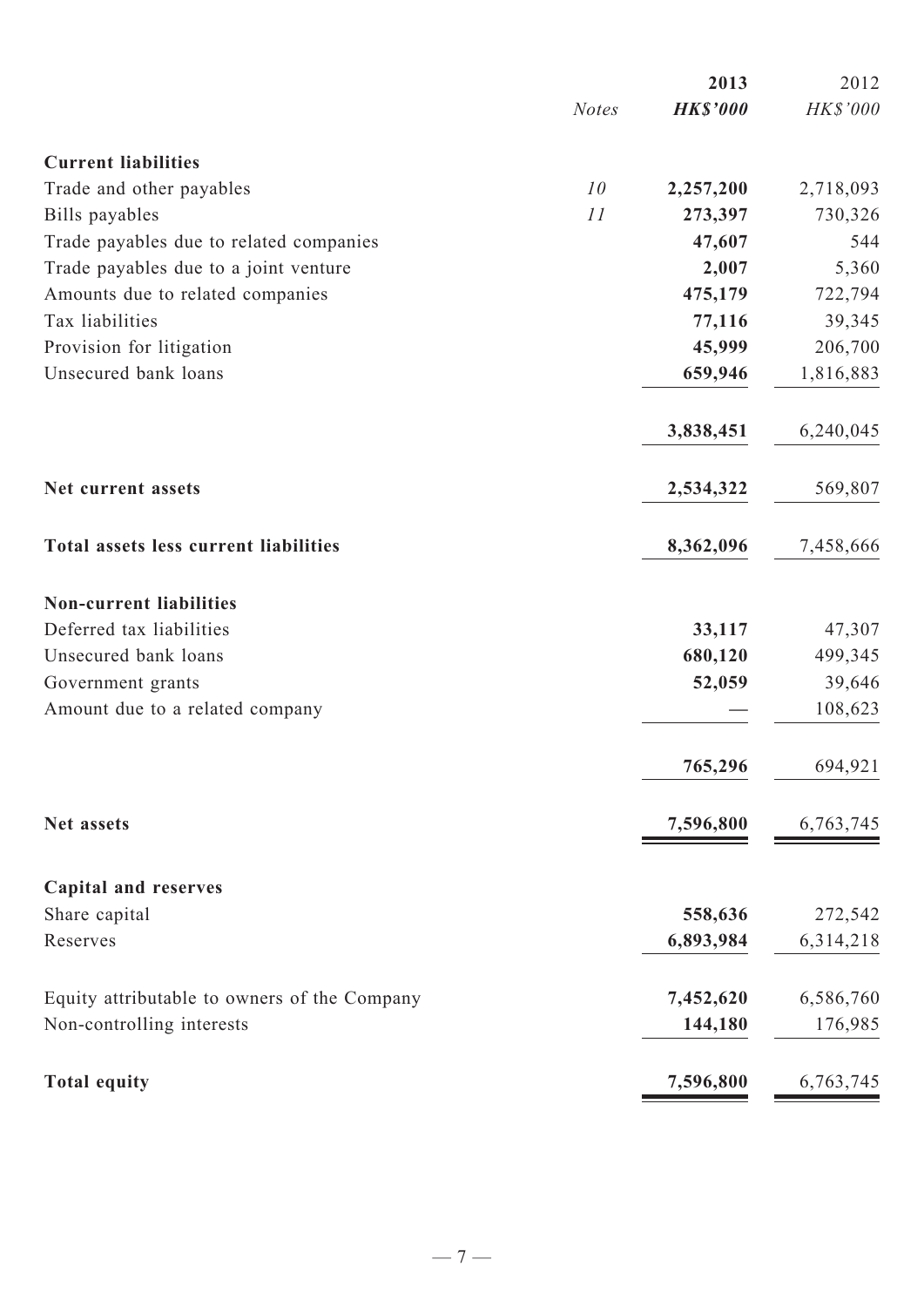#### **NOTES**

#### **1. Basis of Preparation of Consolidated Financial Statements**

On 17 June 2012, the Company entered into a sale and purchase agreement with Joyful Horizon Limited (the "Seller"). Pursuant to the sale and purchase agreement, the Company acquired, and the Seller sold 100% of the total issued share capital of Robust Sun Holdings Limited ("Robust Sun"), for a total consideration of HK\$8,980,000,000 (the "Acquisition"). The consideration consisted of (i) HK\$2,271,744,570.30 by way of allotment and issue of 1,195,655,037 new shares at an issue price of HK\$1.9 per share and (ii) HK\$6,708,255,429.70 by way of issue of convertible bonds ("Convertible Bonds").

Robust Sun and its subsidiaries (the "Robust Sun Group") is principally engaged in the manufacture and sale of pharmaceutical products.

The Acquisition was completed on 29 October 2012, upon which the Seller received shares representing 43.87% of the enlarged share capital of the Company and Convertible Bonds of the Company which will result in the Seller holding a total of 73.83% (assuming issuance of maximum number of conversion shares) of the enlarged issued share capital of the Company. Furthermore, the Robust Sun Group's relative size (measured in terms of profit of the Robust Sun Group and the Company and its subsidiaries immediately prior to the Acquisition (the "CPG Group") for the year ended 31 December 2011 and valuation of the two groups) was significantly greater than those of the CPG Group immediately prior to the Acquisition. Under Hong Kong Financial Reporting Standard ("HKFRS") 3 "*Business Combinations*", the Acquisition was accounted for as a reverse acquisition. For accounting purpose, the Robust Sun Group was the accounting acquirer and the CPG Group (the accounting acquiree) was deemed to have been acquired by the Robust Sun Group.

The consolidated financial statements for the year ended 31 December 2012 have been prepared as a continuation of the Robust Sun Group. Accordingly, the 2012 full year results of the Robust Sun Group were accounted for in the consolidated financial statements of the Company for the year ended 31 December 2012, while only the results of the CPG Group since completion of the Acquisition on 29 October 2012 were accounted for in such consolidated financial statements of the Company.

In applying the purchase method of accounting to effect a "reverse acquisition" on completion of the Acquisition, a gain on bargain purchase of approximately HK\$1,810,702,000 arose on the acquisition of the CPG Group by the Robust Sun Group, which was measured as the excess of the fair value of the identifiable assets, liabilities and contingent liabilities of the CPG Group over deemed cost of the business combination as of the acquisition date."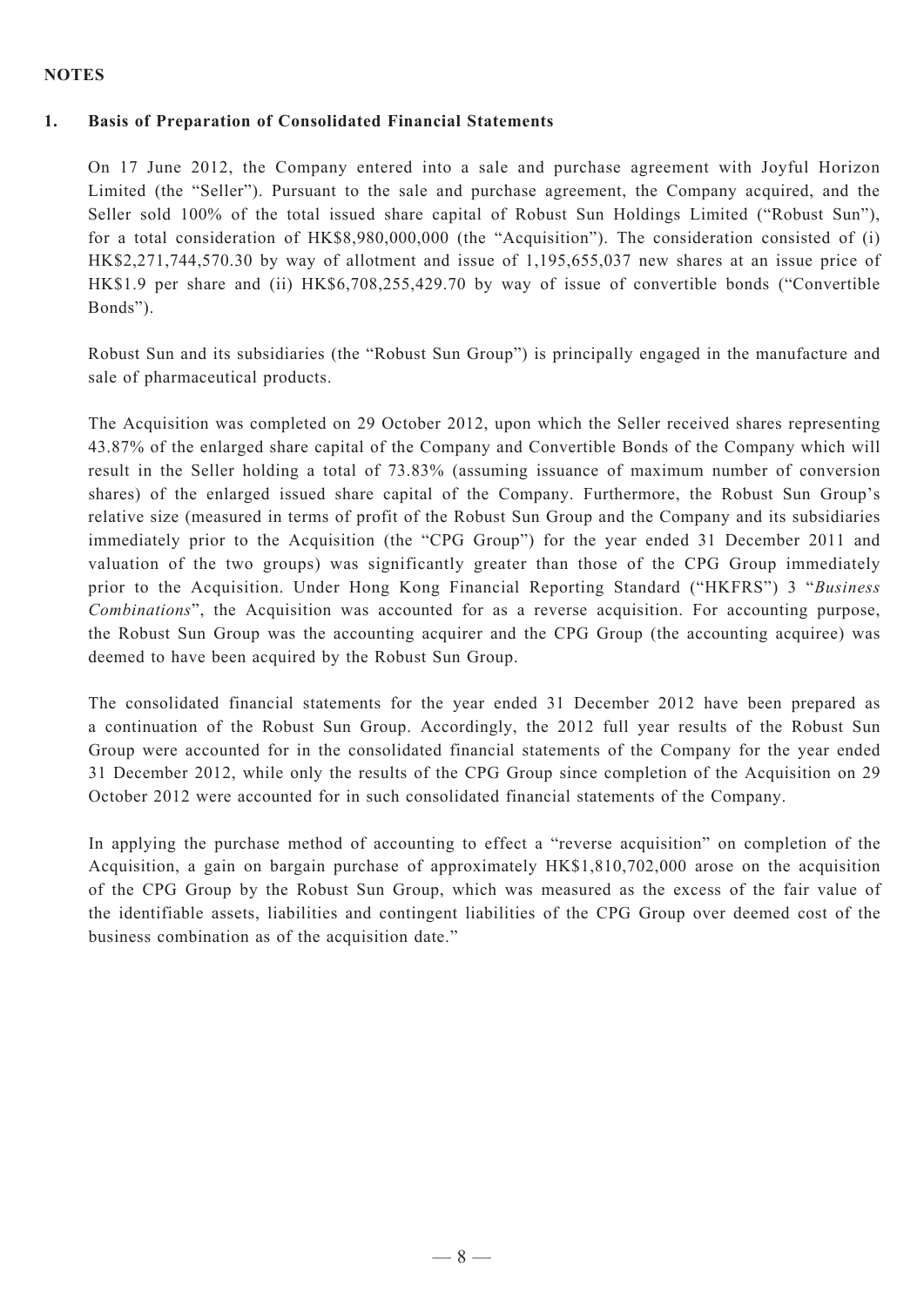### **2. Application of Hong Kong Financial Reporting Standards ("HKFRSs")**

In the current year, the Group has applied the following new and revised HKFRSs issued by the Hong Kong Institute of Certified Public Accountants ("HKICPA") for the first time.

#### *Application of new and revised HKFRSs*

| Amendments to HKFRSs            | Annual Improvements to HKFRSs 2009 - 2011 Cycle                     |
|---------------------------------|---------------------------------------------------------------------|
| Amendments to HKFRS 7           | Disclosures — Offsetting Financial Assets and Financial Liabilities |
| Amendments to HKFRS 10,         | Consolidated Financial Statements, Joint Arrangements and           |
| HKFRS 11 and HKFRS 12           | Disclosure of Interest in Other Entities: Transition Guidance       |
| HKFRS 10                        | <b>Consolidated Financial Statements</b>                            |
| HKFRS 11                        | Joint Arrangements                                                  |
| HKFRS 12                        | Disclosure of Interests in Other Entities                           |
| HKFRS 13                        | Fair Value Measurement                                              |
| HKAS 19 (as revised in 2011)    | <b>Employee Benefits</b>                                            |
| HKAS 27 (as revised in 2011)    | Separate Financial Statements                                       |
| HKAS 28 (as revised in $2011$ ) | Investments in Associates and Joint Ventures                        |
| Amendments to HKAS 1            | Presentation of Items of Other Comprehensive Income                 |
| $HK(IFRIC)$ — Int 20            | Stripping Costs in the Production Phase of a Surface Mine           |
|                                 |                                                                     |

#### *New and revised standards on consolidation, joint arrangements, associates and disclosures*

In the current year, the Group has applied for the first time the package of five standards on consolidation, joint arrangements, associates and disclosures comprising HKFRS 10 *Consolidated Financial Statements*, HKFRS 11 *Joint Arrangements*, HKFRS 12 *Disclosure of Interests in Other Entities*, HKAS 27 (as revised in 2011) *Separate Financial Statements* and HKAS 28 (as revised in 2011) *Investments in Associates and Joint Ventures*, together with the amendments to HKFRS 10, HKFRS 11 and HKFRS 12 regarding transitional guidance.

HKAS 27 (as revised in 2011) is not applicable to the Group as it deals only with separate financial statements.

The impact of the application of these standards is set out below.

#### *HKFRS 10 Consolidated Financial Statements*

HKFRS 10 replaces the parts of HKAS 27 *Consolidated and Separate Financial Statements* that deal with consolidated financial statements and HK(SIC) — Int 12 *Consolidation — Special Purpose Entities*. HKFRS 10 changes the definition of control such that an investor has control over an investee when a) it has power over the investee, b) it is exposed, or has rights, to variable returns from its involvement with the investee and c) has the ability to use its power to affect its returns. All three of these criteria must be met for an investor to have control over an investee. Previously, control was defined as the power to govern the financial and operating policies of an entity so as to obtain benefits from its activities. Additional guidance has been included in HKFRS 10 to explain when an investor has control over an investee.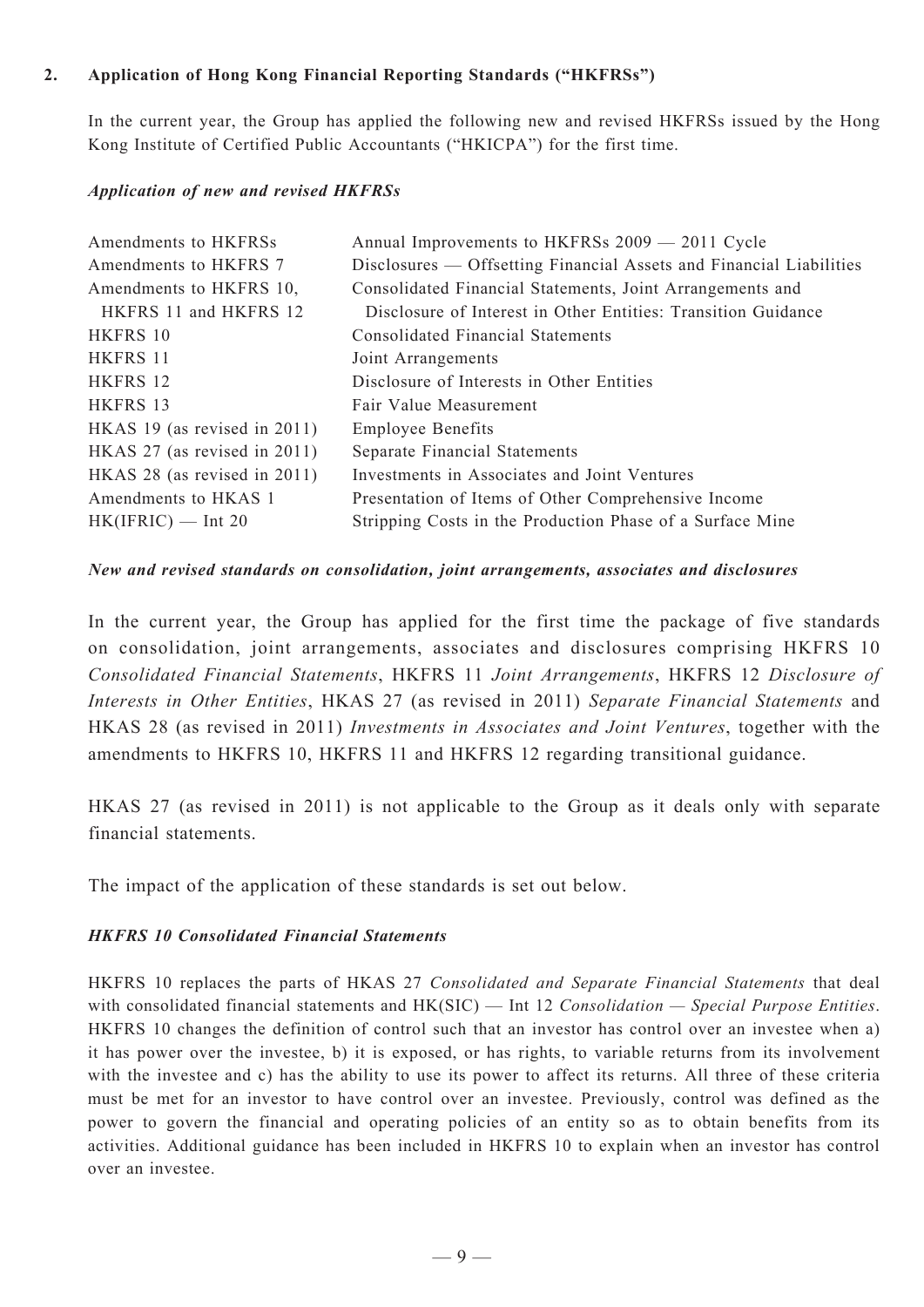As a result of the adoption of HKFRS 10, the Group has changed its accounting policy with respect to determining whether it has control over an investee. The adoption does not change any of the control conclusions reached by the Group in respect of its involvement with other entities as at 1 January 2013.

#### *HKFRS 11 Joint Arrangements*

HKFRS 11 replaces HKAS 31 *Interests in Joint Ventures*, and the guidance contained in a related interpretation, HK(SIC) — Int 13 *Jointly Controlled Entities — Non-Monetary Contributions by Venturers*, has been incorporated in HKAS 28 (as revised in 2011). HKFRS 11 deals with how a joint arrangement of which two or more parties have joint control should be classified and accounted for. Under HKFRS 11, there are only two types of joint arrangements — joint operations and joint ventures. The classification of joint arrangements under HKFRS 11 is determined based on the rights and obligations of parties to the joint arrangements by considering the structure, the legal form of the arrangements, the contractual terms agreed by the parties to the arrangement, and, when relevant, other facts and circumstances. A joint operation is a joint arrangement whereby the parties that have joint control of the arrangement (i.e. joint operators) have rights to the assets, and obligations for the liabilities, relating to the arrangement. A joint venture is a joint arrangement whereby the parties that have joint control of the arrangement (i.e. joint venturers) have rights to the net assets of the arrangement. Previously, HKAS 31 contemplated three types of joint arrangements — jointly controlled entities, jointly controlled operations and jointly controlled assets. The classification of joint arrangements under HKAS 31 was primarily determined based on the legal form of the arrangement (e.g. a joint arrangement that was established through a separate entity was accounted for as a jointly controlled entity).

The initial and subsequent accounting of joint ventures and joint operations is different. Investments in joint ventures are accounted for using the equity method (proportionate consolidation is no longer allowed). Investments in joint operations are accounted for such that each joint operator recognises its assets (including its share of any assets jointly held), its liabilities (including its share of any liabilities incurred jointly), its revenue (including its share of revenue from the sale of the output by the joint operation) and its expenses (including its share of any expenses incurred jointly). Each joint operator accounts for the assets and liabilities, as well as revenues and expenses, relating to its interest in the joint operation in accordance with the applicable Standards.

As a result of the adoption of HKFRS 11, the Group has changed its accounting policy with respect to its interests in joint arrangements and re-evaluated its involvement in its joint arrangements. The Group has reclassified the interest in a jointly controlled entity to joint venture. The investment continues to be accounted for using the equity method and therefore this reclassification does not have any material impact on the financial position and the financial result of the Group.

#### *HKFRS 13 Fair Value Measurement*

The Group has applied HKFRS 13 for the first time in the current year. HKFRS 13 establishes a single source of guidance for, and disclosures about, fair value measurements. The scope of HKFRS 13 is broad: the fair value measurement requirements of HKFRS 13 apply to both financial instrument items and non-financial instrument items for which other HKFRSs require or permit fair value measurements and disclosures about fair value measurements, except for share-based payment transactions that are within the scope of HKFRS 2 *Share-based Payment*, leasing transactions that are within the scope of HKAS 17 *Leases*, and measurements that have some similarities to fair value but are not fair value (e.g. net realisable value for the purposes of measuring inventories or value in use for impairment assessment purposes).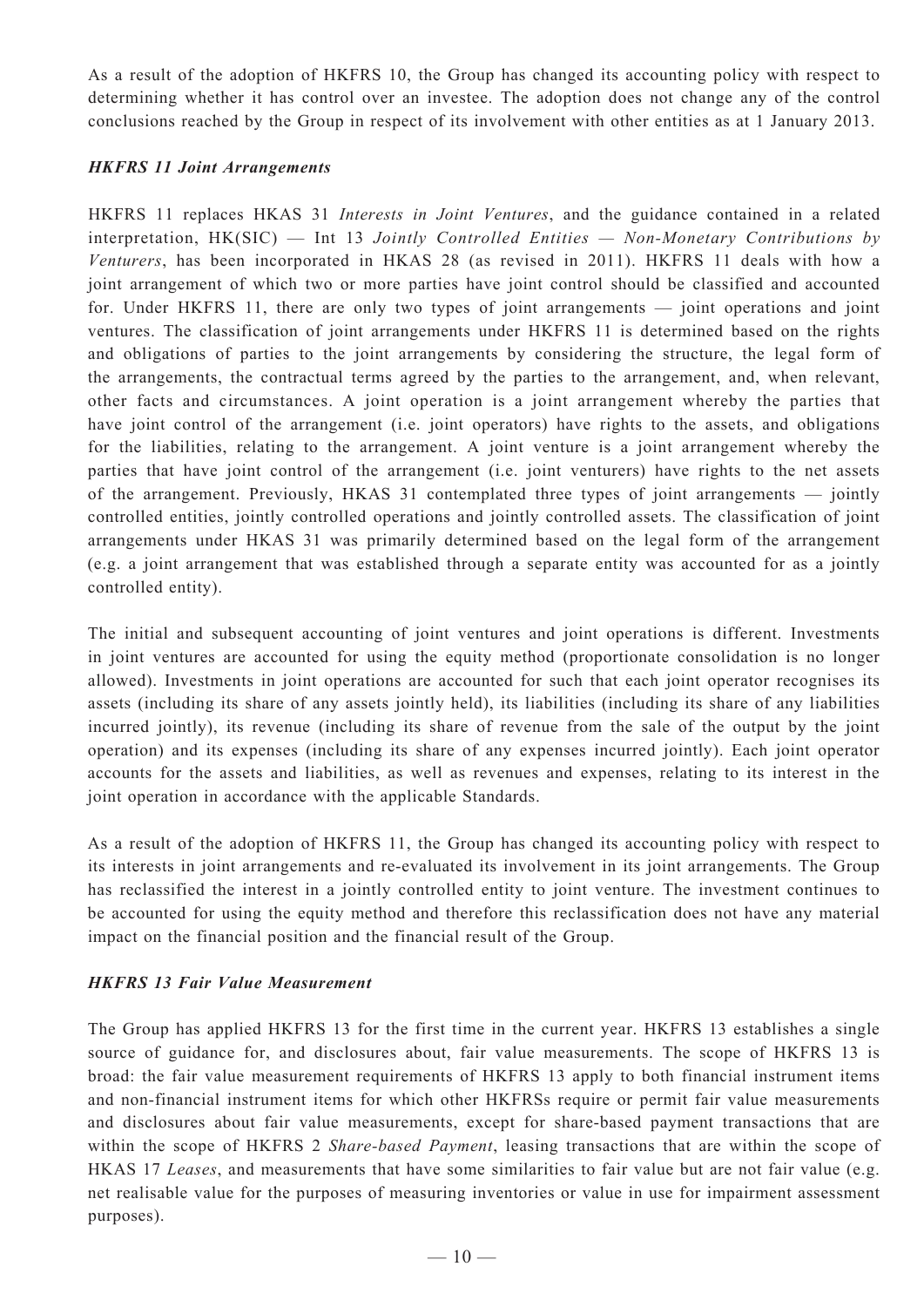HKFRS 13 defines the fair value of an asset as the price that would be received to sell an asset (or paid to transfer a liability, in the case of determining the fair value of a liability) in an orderly transaction in the principal (or most advantageous) market at the measurement date under current market conditions. Fair value under HKFRS 13 is an exit price regardless of whether that price is directly observable or estimated using another valuation technique. Also, HKFRS 13 includes extensive disclosure requirements.

The Directors consider that the application of HKFRS 13 in the current year has had no material effect on the amounts reported and/or disclosures set out in these consolidated financial statements.

#### *Amendments to HKAS 1 Presentation of Items of Other Comprehensive Income*

The Group has applied the amendments to HKAS 1 *Presentation of Items of Other Comprehensive Income*. Upon the adoption of the amendments to HKAS 1, the Group's 'statement of comprehensive income' is renamed as the 'statement of profit or loss and other comprehensive income'. The amendments to HKAS 1 retain the option to present profit or loss and other comprehensive income in either a single statement or in two separate but consecutive statements. Furthermore, the amendments to HKAS 1 require additional disclosures to be made in the other comprehensive income section such that items of other comprehensive income are grouped into two categories: (a) items that will not be reclassified subsequently to profit or loss and (b) items that may be reclassified subsequently to profit or loss when specific conditions are met. Income tax on items of other comprehensive income is required to be allocated on the same basis — the amendments do not change the option to present items of other comprehensive income either before tax or net of tax. The amendments have been applied retrospectively, and hence the presentation of items of other comprehensive income has been modified to reflect the changes. Other than the above mentioned presentation changes, the application of the amendments to HKAS 1 does not result in any impact on profit or loss, other comprehensive income and total comprehensive income.

Except as described above, the application of the other new or revised HKFRSs will have no material impact on the amounts reported and/or disclosures set out in these consolidated financial statements.

#### *New and revised HKFRSs issued but not yet effective*

The Group has not early applied the following new and revised HKFRSs that have been issued but are not yet effective:

| Amendments to HKFRSs<br>Amendments to HKFRSs<br><b>HKFRS 9</b> | Annual Improvements to HKFRSs $2010 - 2012$ Cycle <sup>4</sup><br>Annual Improvements to HKFRSs $2011 - 2013$ Cycle <sup>2</sup><br>Financial Instruments <sup>3</sup> |
|----------------------------------------------------------------|------------------------------------------------------------------------------------------------------------------------------------------------------------------------|
|                                                                |                                                                                                                                                                        |
| Amendments to HKFRS 9 and<br><b>HKFRS 7</b>                    | Mandatory Effective Date of HKFRS 9 and Transition Disclosures <sup>3</sup>                                                                                            |
| Amendments to HKFRS 10,<br>HKFRS 12 and HKAS 27                | Investment Entities <sup>1</sup>                                                                                                                                       |
| Amendments to HKAS 19                                          | Defined Benefit Plans: Employee Contributions <sup>2</sup>                                                                                                             |
| Amendments to HKAS 32                                          | Offsetting Financial Assets and Financial Liabilities <sup>1</sup>                                                                                                     |
| Amendments to HKAS 36                                          | Recoverable Amount Disclosures for Non-Financial Assets <sup>1</sup>                                                                                                   |
| Amendments to HKAS 39                                          | Novation of Derivatives and Continuation of Hedge Accounting                                                                                                           |
| HKFRS 14                                                       | Regulatory Deferred Accounts <sup>4</sup>                                                                                                                              |
| $HK(IFRIC)$ — Int 21                                           | Levies <sup>1</sup>                                                                                                                                                    |
|                                                                |                                                                                                                                                                        |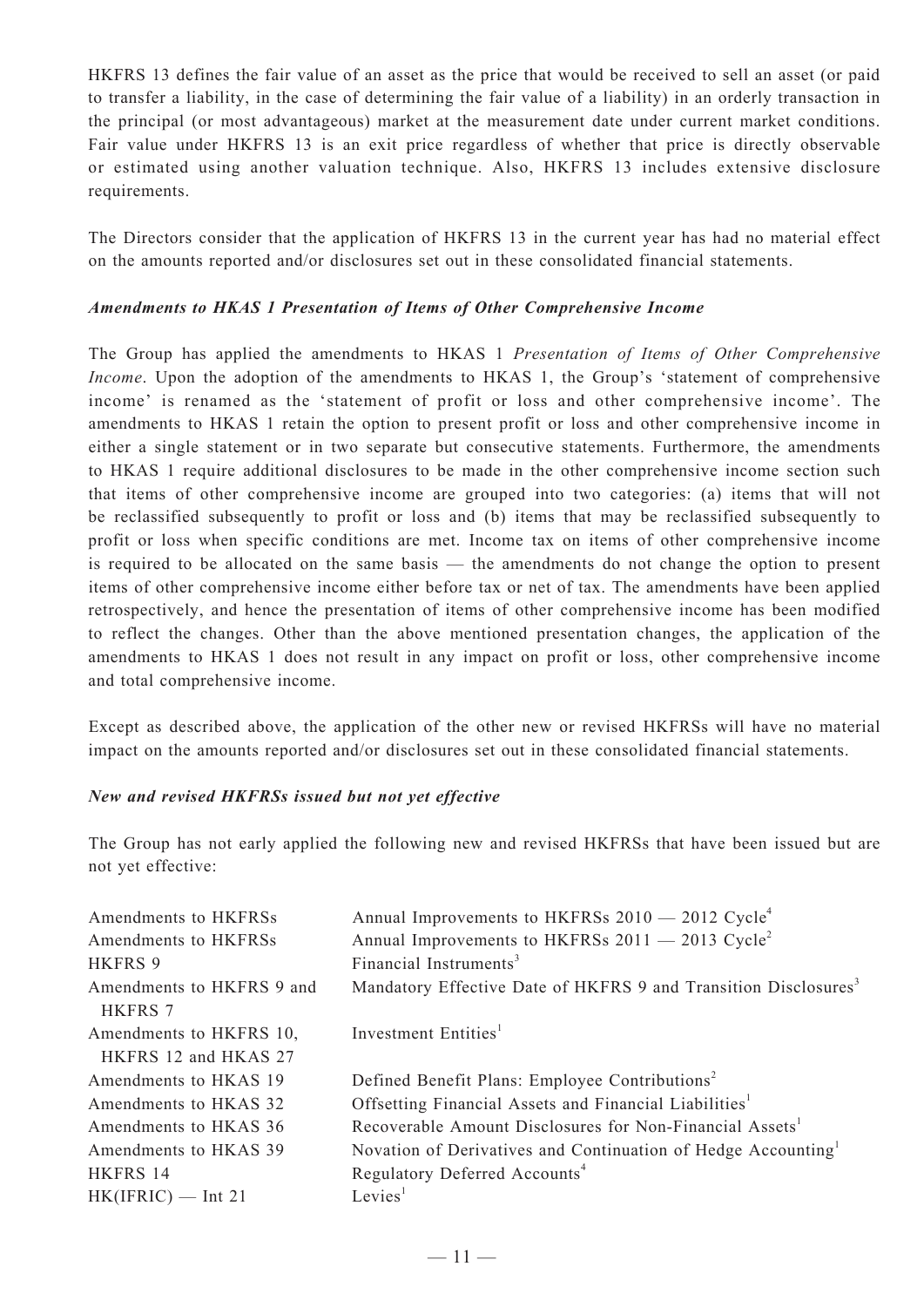- 1 Effective for annual periods beginning on or after 1 January 2014, with earlier application permitted.
- 2 Effective for annual periods beginning on or after 1 July 2014 with early application permitted.
- 3 Available for application — the mandatory effective date will be determined when the outstanding phases of HKFRS 9 are finalised.
- 4 Effective for annual periods beginning on or after 1 July 2014, with limited exceptions.

#### *Annual Improvements to HKFRSs 2010-2012 Cycle*

The *Annual Improvements to HKFRSs 2010-2012 Cycle* include a number of amendments to various HKFRSs, which are summarised below.

The amendments to HKFRS 2 (i) change the definitions of 'vesting condition' and 'market condition'; and (ii) add definitions for 'performance condition' and 'service condition' which were previously included within the definition of 'vesting condition'. The amendments to HKFRS 2 are effective for share-based payment transactions for which the grant date is on or after 1 July 2014.

The amendments to HKFRS 3 clarify that contingent consideration that is classified as an asset or a liability should be measured at fair value at each reporting date, irrespective of whether the contingent consideration is a financial instrument within the scope of HKFRS 9 or HKAS 39 or a non-financial asset or liability. Changes in fair value (other than measurement period adjustments) should be recognised in profit and loss. The amendments to HKFRS 3 are effective for business combinations for which the acquisition date is on or after 1 July 2014.

The amendments to HKFRS 8 (i) require an entity to disclose the judgements made by management in applying the aggregation criteria to operating segments, including a description of the operating segments aggregated and the economic indicators assessed in determining whether the operating segments have 'similar economic characteristics'; and (ii) clarify that a reconciliation of the total of the reportable segments' assets to the entity's assets should only be provided if the segment assets are regularly provided to the chief operating decision-maker.

The amendments to the basis for conclusions of HKFRS 13 clarify that the issue of HKFRS 13 and consequential amendments to HKAS 39 and HKFRS 9 did not remove the ability to measure short-term receivables and payables with no stated interest rate at their invoice amounts without discounting, if the effect of discounting is immaterial.

The amendments to HKAS 16 and HKAS 38 remove perceived inconsistencies in the accounting for accumulated depreciation/amortisation when an item of property, plant and equipment or an intangible asset is revalued. The amended standards clarify that the gross carrying amount is adjusted in a manner consistent with the revaluation of the carrying amount of the asset and that accumulated depreciation/ amortisation is the difference between the gross carrying amount and the carrying amount after taking into account accumulated impairment losses.

The amendments to HKAS 24 clarify that a management entity providing key management personnel services to a reporting entity is a related party of the reporting entity. Consequently, the reporting entity should disclose as related party transactions the amounts incurred for the service paid or payable to the management entity for the provision of key management personnel services. However, disclosure of the components of such compensation is not required.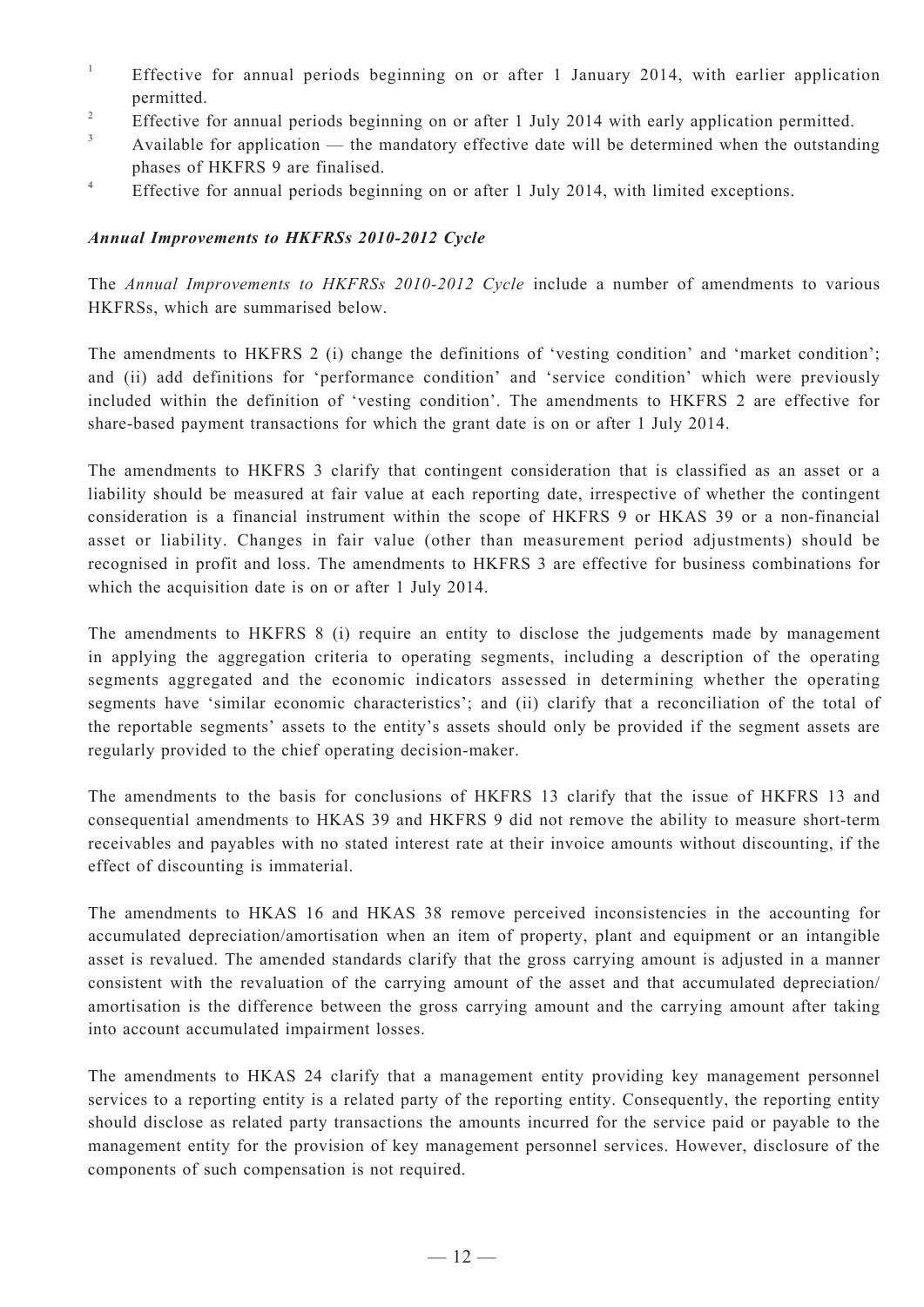The directors of the Company anticipate that the application of the amendments included in the Annual Improvements to HKFRSs 2010-2012 Cycle will have no material impact on the consolidated financial statements.

#### *Annual Improvements to HKFRSs 2011-2013 Cycle*

The *Annual Improvements to HKFRSs 2011-2013 Cycle* include a number of amendments to various HKFRSs, which are summarised below.

The amendments to HKFRS 3 clarify that the standard does not apply to the accounting for the formation of all types of joint arrangement in the financial statements of the joint arrangement itself.

The amendments to HKFRS 13 clarify that the scope of the portfolio exception for measuring the fair value of a group of financial assets and financial liabilities on a net basis includes all contracts that are within the scope of, and accounted for in accordance with, HKAS 39 or HKFRS 9, even if those contracts do not meet the definitions of financial assets or financial liabilities within HKAS 32.

The amendments to HKAS 40 clarify that HKAS 40 and HKFRS 3 are not mutually exclusive and application of both standards may be required. Consequently, an entity acquiring investment property must determine whether:

- (a) the property meets the definition of investment property in terms of HKAS 40; and
- (b) the transaction meets the definition of a business combination under HKFRS 3.

The directors of the Company anticipate that the application of the amendments included in the *Annual Improvements to HKFRSs 2011-2013 Cycle* will have no material effect on the consolidated financial statements.

#### *HKFRS 9 Financial Instruments*

HKFRS 9 issued in 2009 introduces new requirements for the classification and measurement of financial assets. HKFRS 9 amended in 2010 includes the requirements for the classification and measurement of financial liabilities and for derecognition.

Key requirements of HKFRS 9 are described as follows:

• All recognised financial assets that are within the scope of HKAS 39 *Financial Instruments: Recognition and Measurement* are subsequently measured at amortised cost or fair value. Specifically, debt investments that are held within a business model whose objective is to collect the contractual cash flows, and that have contractual cash flows that are solely payments of principal and interest on the principal outstanding are generally measured at amortised cost at the end of subsequent accounting periods. All other debt investments and equity investments are measured at their fair values at the end of subsequent reporting periods. In addition, under HKFRS 9, entities may make an irrevocable election to present subsequent changes in the fair value of an equity investment (that is not held for trading) in other comprehensive income, with only dividend income generally recognised in profit or loss.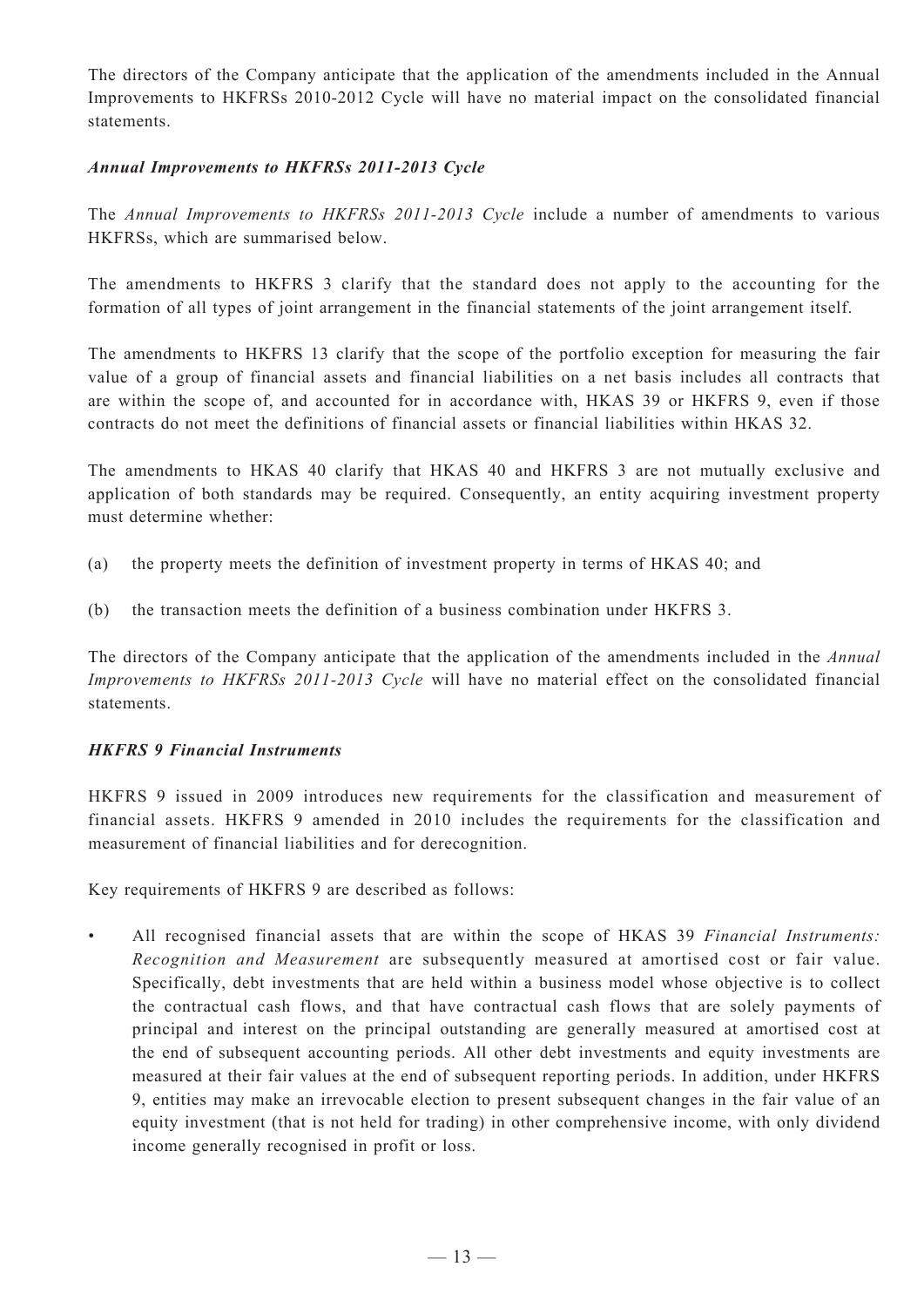With regard to the measurement of financial liabilities designated as at fair value through profit or loss, HKFRS 9 requires that the amount of change in the fair value of the financial liability that is attributable to changes in the credit risk of that liability is presented in other comprehensive income, unless the recognition of the effects of changes in the liability's credit risk in other comprehensive income would create or enlarge an accounting mismatch in profit or loss. Changes in fair value of financial liabilities attributable to changes in the financial liabilities' credit risk are not subsequently reclassified to profit or loss. Under HKAS 39, the entire amount of the change in the fair value of the financial liability designated as fair value through profit or loss was presented in profit or loss.

The new general hedge accounting requirements retain the three types of hedge accounting. However, greater flexibility has been introduced to the types of transactions eligible for hedge accounting, specifically broadening the types of instruments that qualify for hedging instruments and the types of risk components of non-financial items that are eligible for hedge accounting. In addition, the effectiveness test has been overhauled and replaced with the principle of an 'economic relationship'. Retrospective assessment of hedge effectiveness is also no longer required. Enhanced disclosure requirements about an entity's risk management activities have also been introduced.

The directors of the Company anticipate that the application of the HKFRS 9 may have impact on amounts reported in respect of the Group's financial assets and financial liabilities. However, it is not practicable to provide a reasonable estimate of that effect until a detailed review has been completed.

## *HKFRS 14 Regulatory Deferral Accounts*

HKFRS 14 Regulatory Deferral Accounts describes regulatory deferral account balances as amounts of expense or income that would not be recognised as assets or liabilities in accordance with other Standards, but that qualify to be deferred in accordance with this Standard because the amount is included, or is expected to be included, by the rate regulator in establishing the price(s) that an entity can charge to customers for rate-regulated goods or services.

The directors of the Company anticipate that the application of HKFRS 14 will have no effect on the Group's consolidated financial statements.

The directors of the Company anticipate that the application of other new and revised HKFRSs will have no material impact on the consolidated financial statements.

#### **3. Revenue and Segment Information**

|               | 2013<br><b>HK\$'000</b> | 2012<br>HK\$'000 |
|---------------|-------------------------|------------------|
| Sale of goods | 9,949,103               | 4,146,444        |

The Group's operating segments are identified on the basis of internal reports about components of the Group that are regularly reviewed by the board of directors, being chief operating decision maker ("the CODM"), in order to allocate resources to the segments and to assess their performance.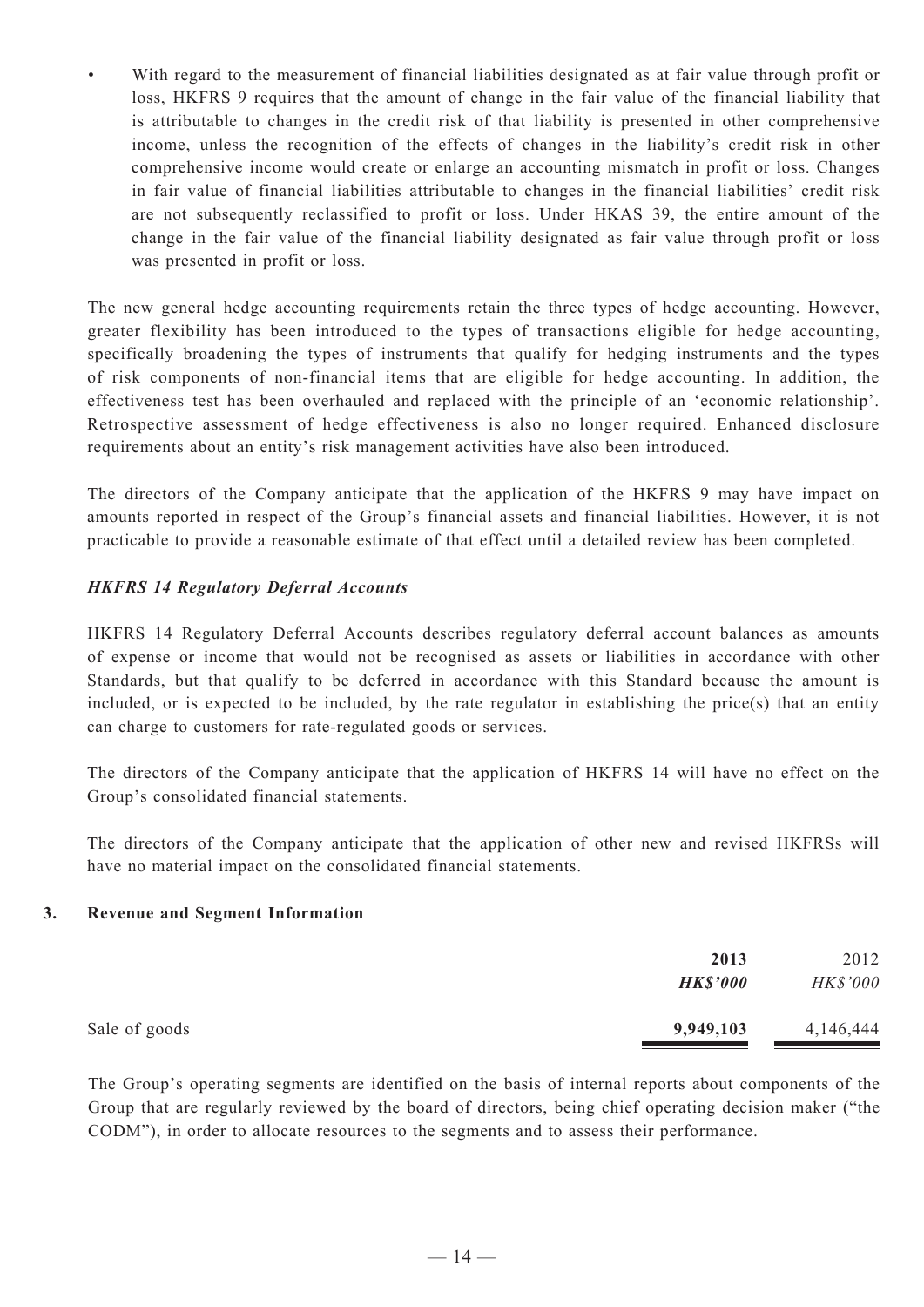Information reported to the directors is based upon which the Group is organised. During the year, the Group changes its internal reporting structure to improve operational efficiency and subsequent to this change, the Group's reportable and operating segments for financial reporting purposes are as follows:

- (a) Finished drugs
- (b) Antibiotics (intermediates and bulk drugs)
- (c) Vitamin C (bulk drugs)
- (d) Caffeine and others (bulk drugs)

Accordingly, the comparative figures have been restated as a result of the change of segment information presented.

All reportable segments are engaged in the manufacture and sales of pharmaceutical products.

#### *Segment revenues and results*

The following is an analysis of the Group's revenue and results by operating and reportable segment.

*For the year ended 31 December 2013:*

|                        | Finished       |                    |                | Caffeine       |                | <b>Segments</b> |                 |
|------------------------|----------------|--------------------|----------------|----------------|----------------|-----------------|-----------------|
|                        | drugs          | <b>Antibiotics</b> | Vitamin C      | and others     | Total          | eliminations    | Consolidated    |
|                        | <b>HKS'000</b> | <b>HKS'000</b>     | <b>HKS'000</b> | <b>HKS'000</b> | <b>HKS'000</b> | <b>HKS'000</b>  | <b>HK\$'000</b> |
| <b>SEGMENT REVENUE</b> |                |                    |                |                |                |                 |                 |
| External sales         | 5,753,847      | 2,446,370          | 1,116,433      | 632,453        | 9,949,103      |                 | 9,949,103       |
| Inter-segment sales    | 62,766         | 99,108             | 8,347          | 7,053          | 177,274        | (177, 274)      |                 |
| <b>TOTAL REVENUE</b>   | 5,816,613      | 2,545,478          | 1,124,780      | 639,506        | 10,126,377     | (177, 274)      | 9,949,103       |

Inter-segment sales are charged at prevailing market rates.

| <b>SEGMENT PROFIT (LOSS)</b>       | 1,319,825 | 53,930 | (135,986) | 149,206 | 1,386,975 | 1,386,975  |
|------------------------------------|-----------|--------|-----------|---------|-----------|------------|
| Unallocated income                 |           |        |           |         |           | 7,720      |
| Unallocated expenses               |           |        |           |         |           | (214, 717) |
| Operating profit                   |           |        |           |         |           | 1,179,978  |
| Finance costs                      |           |        |           |         |           | (72, 537)  |
| Share of result of a joint venture |           |        |           |         |           | (14, 045)  |
| Gain on disposal of subsidiaries   |           |        |           |         |           | 154,228    |
| Profit before tax                  |           |        |           |         |           | 1,247,624  |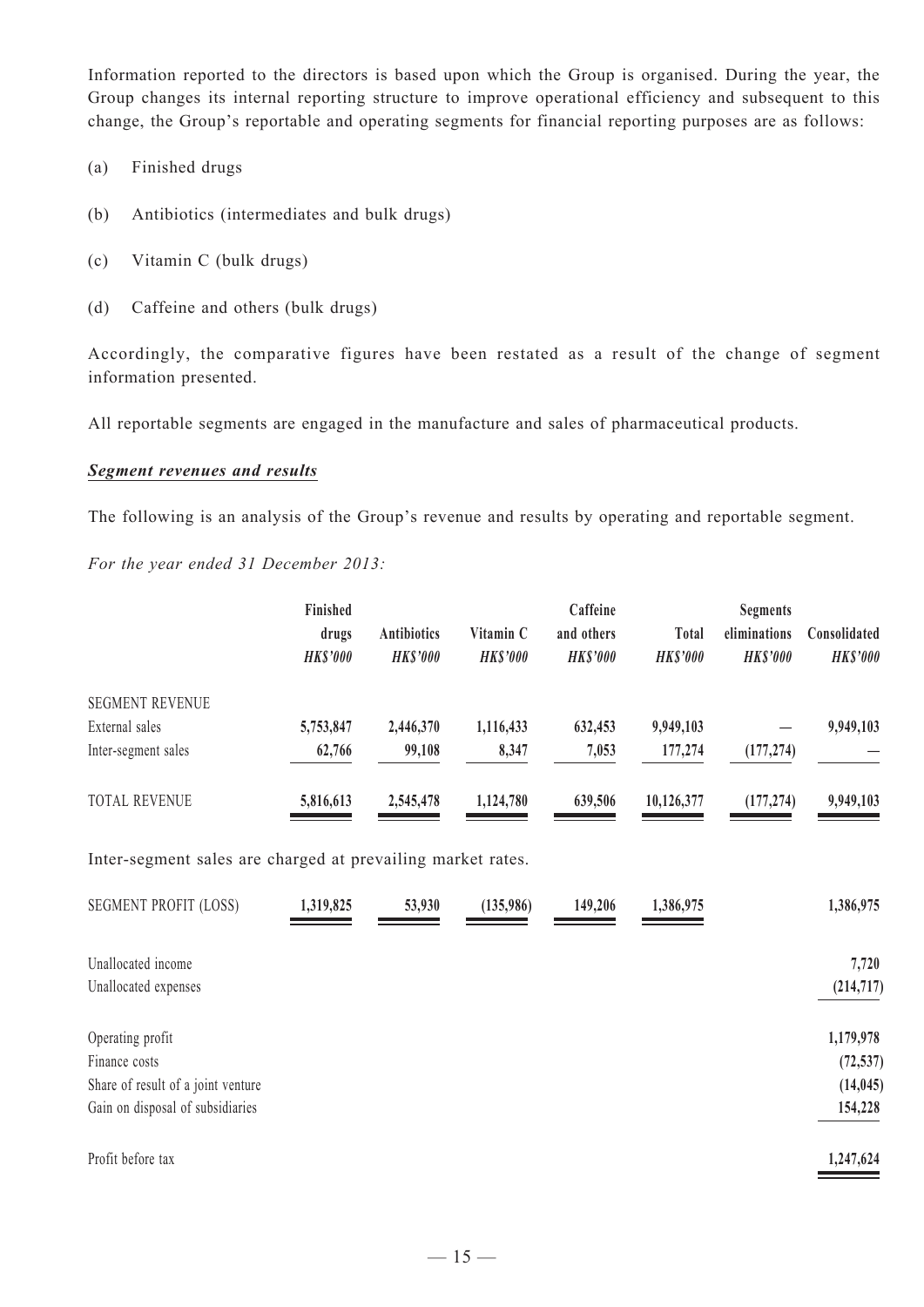#### *For the year ended 31 December 2012 (restated):*

|                                                             | Finished<br>drugs<br>HK\$'000 | Antibiotics<br>HK\$'000 | Vitamin C<br>HK\$'000 | Caffeine<br>and others<br>HK\$'000 | Total<br>HK\$'000 | Segments<br>eliminations<br>HK\$'000 | Consolidated<br>HK\$'000 |
|-------------------------------------------------------------|-------------------------------|-------------------------|-----------------------|------------------------------------|-------------------|--------------------------------------|--------------------------|
| <b>SEGMENT REVENUE</b>                                      |                               |                         |                       |                                    |                   |                                      |                          |
| External sales                                              | 2,652,487                     | 633,684                 | 167,308               | 692,965                            | 4,146,444         |                                      | 4,146,444                |
| Inter-segment sales                                         | 60,510                        | 141,916                 | 247                   | 5,539                              | 208,212           | (208, 212)                           |                          |
| TOTAL REVENUE                                               | 2,712,997                     | 775,600                 | 167,555               | 698,504                            | 4,354,656         | (208, 212)                           | 4,146,444                |
| Inter-segment sales are charged at prevailing market rates. |                               |                         |                       |                                    |                   |                                      |                          |
| <b>SEGMENT PROFIT (LOSS)</b>                                | 737,809                       | (22, 542)               | (24, 140)             | 90,590                             | 781,717           |                                      | 781,717                  |
| Unallocated income                                          |                               |                         |                       |                                    |                   |                                      | 8,679                    |
| Unallocated expenses                                        |                               |                         |                       |                                    |                   |                                      | (26, 820)                |
| Operating profit                                            |                               |                         |                       |                                    |                   |                                      | 763,576                  |
| Finance costs                                               |                               |                         |                       |                                    |                   |                                      | (60,090)                 |
| Share of result of a joint venture                          |                               |                         |                       |                                    |                   |                                      | (3,981)                  |
| Recognition of fair values of                               |                               |                         |                       |                                    |                   |                                      |                          |
| financial guarantee contracts<br>issued                     |                               |                         |                       |                                    |                   |                                      | (5,130)                  |
| Amortisation of financial                                   |                               |                         |                       |                                    |                   |                                      |                          |
| guarantee liabilities                                       |                               |                         |                       |                                    |                   |                                      | 18,485                   |
| Change in fair value of                                     |                               |                         |                       |                                    |                   |                                      |                          |
| convertible bonds                                           |                               |                         |                       |                                    |                   |                                      | (222, 739)               |
| Gain on bargain purchase                                    |                               |                         |                       |                                    |                   |                                      | 1,810,702                |
| Profit before tax                                           |                               |                         |                       |                                    |                   |                                      | 2,300,823                |

Segment profit (loss) represents the profit earned/loss recognised by each segment without allocation of interest income, finance costs, central administrative expenses, share of result of a joint venture, gain on disposal of subsidiaries, recognition of fair value of financial guarantee contracts issued, amortisation of financial guarantee liabilities, changes in fair value of convertible bonds and gain on bargain purchase. This is the measure reported to the board of directors for the purposes of resource allocation and performance assessment.

During the year, other than segment revenue and segment profit analysis presented by revenue streams were provided to the CODM for performance assessment and resources allocation, segment information about assets and liabilities was no longer regularly provided to the CODM since 2013. Accordingly, the Group has not included total assets and liabilities information as part of segment information as set out in this note.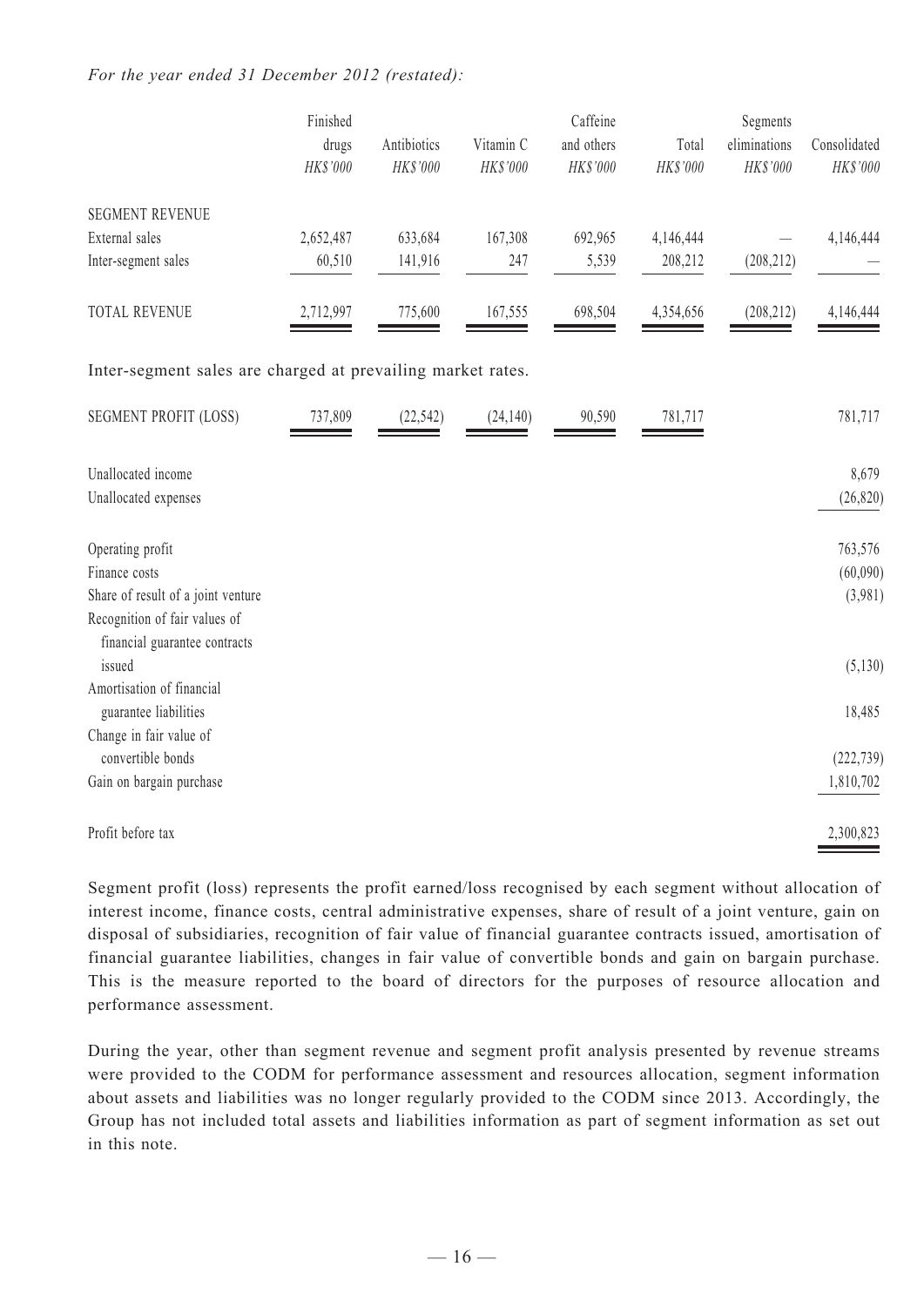#### *Geographical information*

The following is an analysis of the Group's revenue for the year by geographical market based on geographical location of customers:

|                                                                  | 2013<br><b>HK\$'000</b> | 2012<br>HK\$'000   |
|------------------------------------------------------------------|-------------------------|--------------------|
| The People's Republic of China (the "PRC") (country of domicile) | 7,099,136               | 2,961,753          |
| Other Asian regions<br>Americas (Note)                           | 1,361,914<br>664,579    | 381,071<br>450,461 |
| Europe                                                           | 665,940                 | 262,753            |
| Others                                                           | 157,534                 | 90,406             |
|                                                                  | 9,949,103               | 4,146,444          |

*Note:* The majority of revenue came from sales of pharmaceutical products in the USA.

The Group's operations are substantially based in the PRC and significantly all non-current assets of the Group are located in the PRC. Therefore, no further analysis of geographical information is presented.

#### **4. Profit Before Tax**

|                                                                                               | 2013<br><b>HK\$'000</b> | 2012<br>HK\$'000 |
|-----------------------------------------------------------------------------------------------|-------------------------|------------------|
| Profit before tax has been arrived at after charging (crediting):                             |                         |                  |
| Staff costs, including directors' and chief executive's remuneration:                         |                         |                  |
| Salaries, wages and other benefits                                                            | 826,729                 | 304,195          |
| Contribution to retirement benefit schemes                                                    | 99,455                  | 43,766           |
| Share-based payment expense (included in administrative expenses)                             | 128,246                 |                  |
| Total staff costs                                                                             | 1,054,430               | 347,961          |
| Amortisation of intangible assets (included in cost of sales)                                 | 11,525                  | 472              |
| Amortisation of prepaid lease payments                                                        | 14,277                  | 5,050            |
| Depreciation of property, plant and equipment                                                 | 630,530                 | 185,795          |
| Total depreciation and amortisation                                                           | 656,332                 | 191,317          |
| Auditor's remuneration (Note ii)                                                              | 3,700                   | 4,100            |
| Government grant income                                                                       | (139, 179)              | (4, 559)         |
| Interest income                                                                               | (5,994)                 | (7, 837)         |
| Loss (gain) on disposal/write-off of property, plant and equipment                            |                         |                  |
| (included in other expenses/other income)                                                     | 11,505                  | (2,385)          |
| Write down of inventories                                                                     | 15,000                  |                  |
| Net foreign exchange gains                                                                    | (17,506)                | (1, 525)         |
| Rental expenses                                                                               | 15,461                  | 12,364           |
| Research and development expenditure recognised as an expense<br>(included in other expenses) | 212,462                 | 77,959           |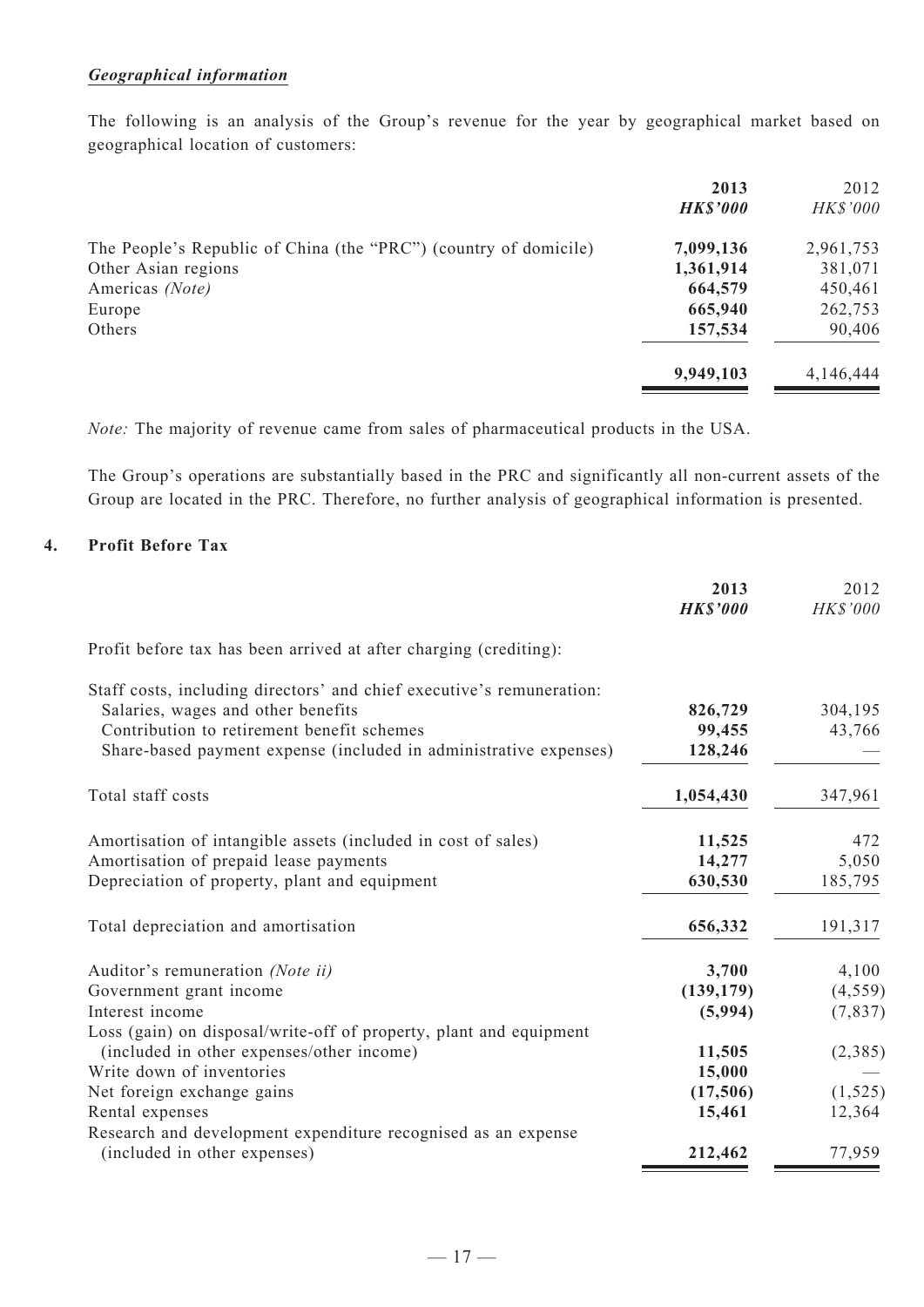#### *Notes:*

- (i) Cost of inventories recognised as an expense approximated cost of sales as shown in the consolidated statement of profit or loss and other comprehensive income for the years ended 31 December 2013 and 2012.
- (ii) The auditor's remuneration disclosed above included amount of approximately HK\$3,417,000 of the CPG Group prior to the Acquisition which was not included in the consolidated statement of profit or loss and other comprehensive income for the year ended 31 December 2012.

#### **5. Income Tax Expense**

|                                                                | 2013<br><b>HK\$'000</b> | 2012<br><b>HK\$'000</b> |
|----------------------------------------------------------------|-------------------------|-------------------------|
| The tax charge comprises:                                      |                         |                         |
| Current taxation                                               |                         |                         |
| — PRC Enterprise Income Tax ("PRC EIT")                        | 224,395                 | 128,319                 |
| - PRC withholding tax on dividends distributed by subsidiaries | 49,775                  |                         |
|                                                                | 274,170                 | 128,319                 |
| Deferred taxation                                              | (15, 846)               | 3,656                   |
|                                                                | 258,324                 | 131,975                 |

The Company and its subsidiaries incorporated in Hong Kong are subject to 16.5% of the estimated assessable profit under Hong Kong Profits Tax.

No Hong Kong Profits Tax has been recognised as the Company and its subsidiaries incorporated in Hong Kong had no assessable income for both years.

The basic tax rate of the Company's PRC subsidiaries is 25% under the law of the PRC on Enterprise Income Tax (the "EIT Law") and Implementation regulation of the EIT law.

Pursuant to the relevant laws and regulations in the PRC, a subsidiary of the Company established before 16 March 2007 is entitled to exemption from PRC Enterprise Income Tax for two years starting from its first profit-making year, followed by a 50% reduction in tax rate for the next three years. The tax relief began in 2008 and ended in 2012.

PRC EIT had been relieved by approximately HK\$1,847,000 for the year ended 31 December 2013 (2012: HK\$6,265,000) as a result of tax losses brought forward from pervious years.

Certain subsidiaries of the Company are qualified as advanced technology enterprises and have obtained approvals from the relevant tax authorities for the applicable tax rate reduced to 15% for a period of 3 years up to 2014.

Capital gain tax was determined at the applicable PRC withholding tax rate of 10% based on the surplus of sales proceeds from disposal of subsidiaries over investment cost of those disposed subsidiaries according to the relevant tax rule in the PRC.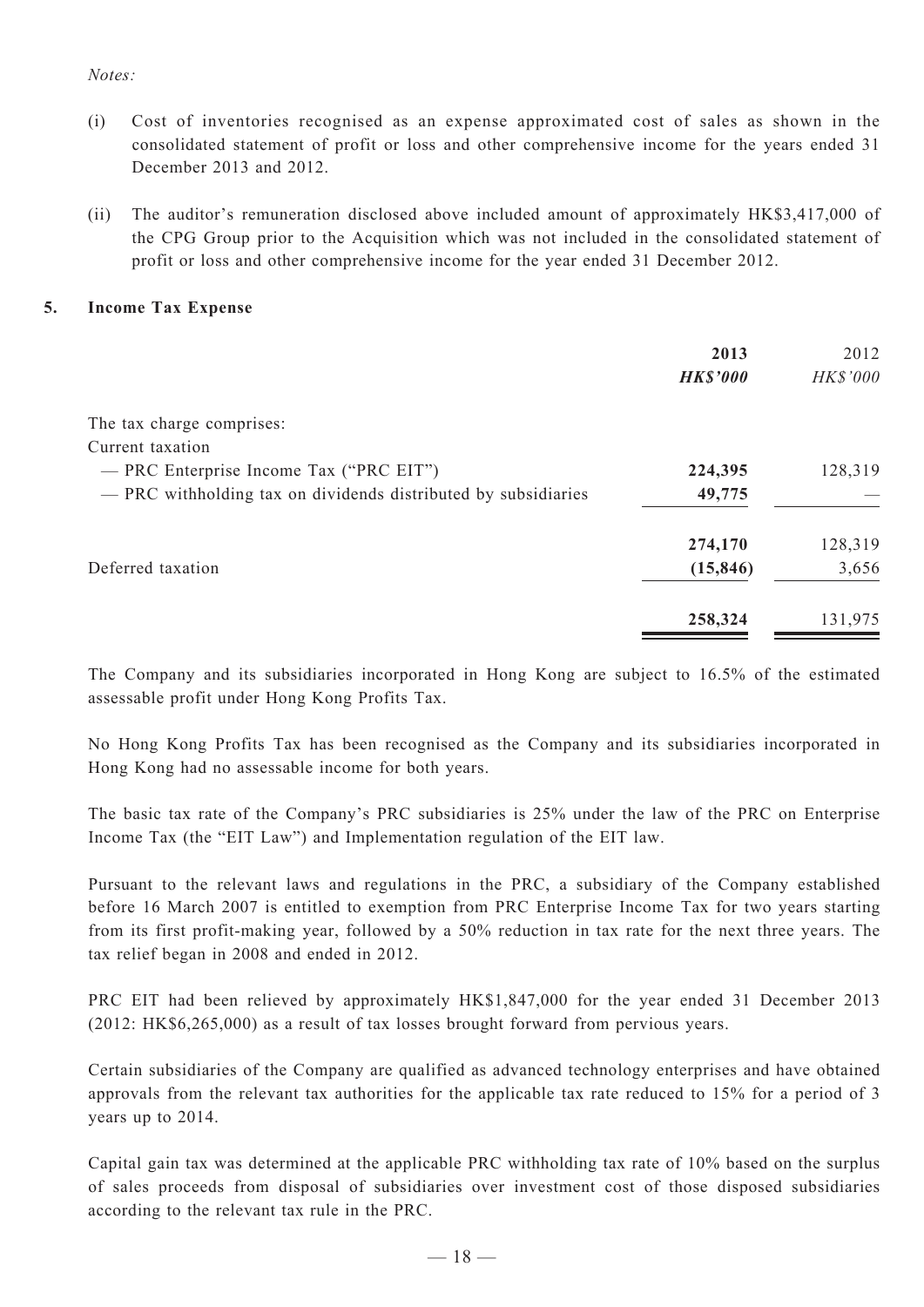#### **6. Earnings Per Share**

The calculation of the basic and diluted earnings per share attributable to the owners of the Company is based on the following data:

|                                                                                                                     | 2013<br><b>HK\$'000</b> | 2012<br><b>HK\$'000</b> |
|---------------------------------------------------------------------------------------------------------------------|-------------------------|-------------------------|
| Earnings                                                                                                            |                         |                         |
| Earnings for the purpose of basic earnings per share<br>(Profit for the year attributable to owners of the Company) | 972,751                 | 2,162,235               |
| Effect of dilutive potential ordinary shares:<br>Change in fair value of Convertible Bonds                          |                         | 222,739                 |
| Earnings for the purpose of diluted earnings per share                                                              | 972,751                 | 2,384,974               |
|                                                                                                                     | 2013<br>'000            | 2012<br>'000            |
| Number of shares                                                                                                    |                         |                         |
| Weighted average number of ordinary shares for the purpose of basic<br>earnings per share                           | 5,562,186               | 1,463,155               |
| Effect of dilutive potential ordinary shares:<br>Tranche I Convertible Bonds as if converted                        |                         | 2,808,107               |
| Tranche II Convertible Bonds as if converted                                                                        | 317,247                 | 312,012                 |
| Weighted average number of ordinary shares for the purpose of                                                       |                         |                         |
| diluted earnings per share                                                                                          | 5,879,433               | 4,583,274               |

During the year ended 31 December 2012, the weighted average numbers of ordinary shares for the purpose of calculating basic earnings per share have been retrospectively adjusted for the effects of the recapitalisation that occurs in the reverse acquisition as detailed in note 2 and reflect the weighted average number of shares of the Company deemed to be outstanding for the period from 1 January 2012 to the acquisition date of the reverse acquisition based on the exchange ratio established in the Acquisition and the Company's weighted average number of ordinary shares after the completion of the Acquisition on 29 October 2012 up to 31 December 2012.

The Tranche I Convertible Bonds share similar characteristics of ordinary shares of the Company and accordingly treated as outstanding and included in the 2013 calculation of basic earnings per share from the date when all necessary conditions are satisfied (i.e. the downward adjustment depending on the financial performance of the Robust Sun Group for the year ended 31 December 2012 was fixed on 1 January 2013).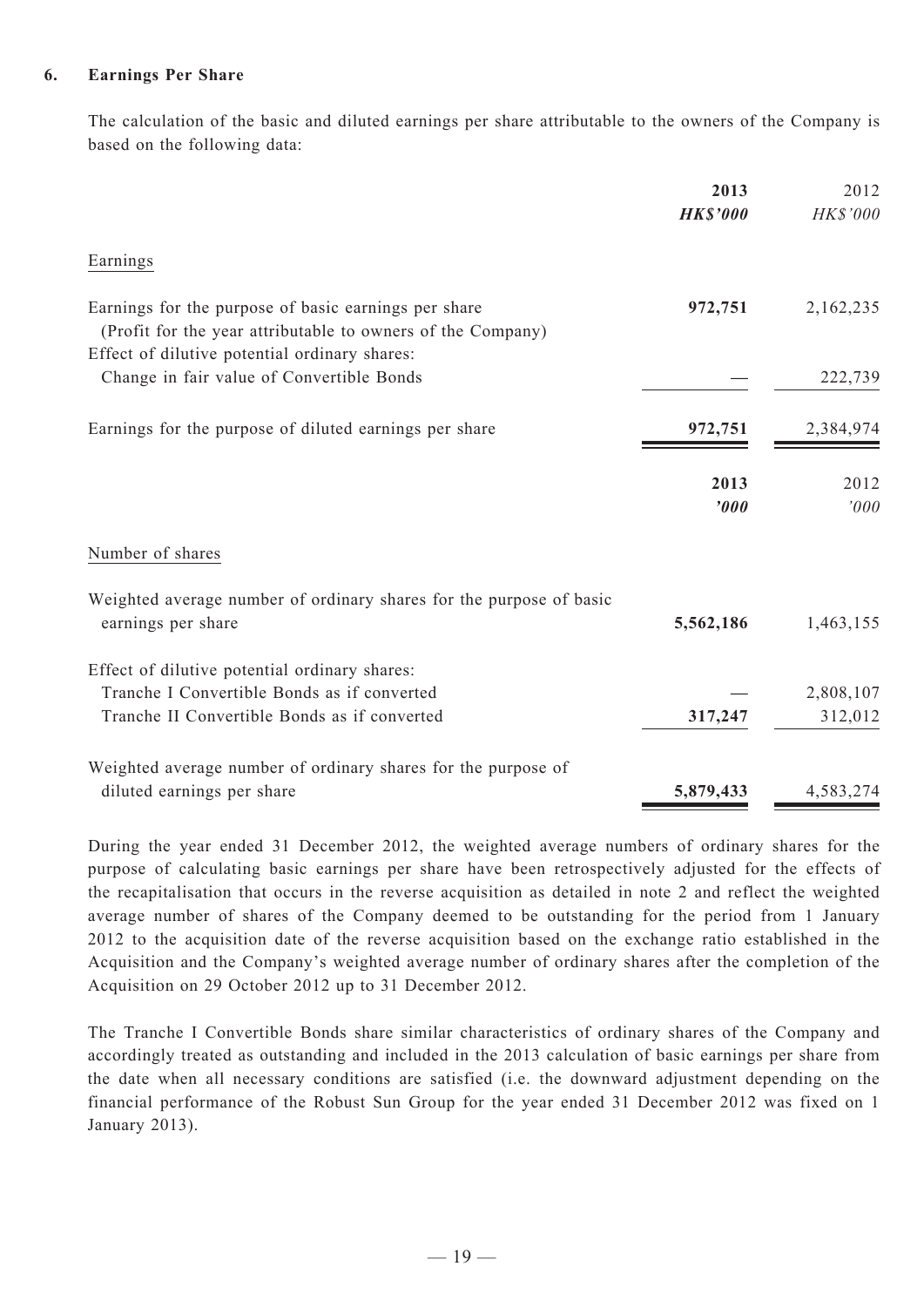The computation of diluted earnings per share in 2013 does not assume the exercise of the Company's share options because the adjusted exercise price of those options was higher than the average market price for shares from the date of grant of the options to end of the reporting period.

## **7. Dividend**

|                                                                                                            | 2013<br><b>HK\$'000</b> | 2012<br><b>HK\$'000</b> |
|------------------------------------------------------------------------------------------------------------|-------------------------|-------------------------|
| Dividends recognised as distribution:                                                                      |                         |                         |
| By the Company during the year<br>2012 Final, paid $-$ HK10 cents (2012: Nil) per share                    | 382,542                 |                         |
| By the Robust Sun Group prior to the Acquisition (Note)<br>Less: Dividend paid to non-controlling interest |                         | 301,375<br>(975)        |
|                                                                                                            | 382,542                 | 300,400                 |

*Note:* The rates of distribution and the number of shares ranking for distribution are not presented as such information is not meaningful for the purpose of this announcement.

The directors recommend the payment of a final dividend of HK8 cents (2012: HK10 cents) per share in respect of the year ended 31 December 2013. Subject to approval by the shareholders in the forthcoming annual general meeting, the proposed final dividend will be paid on or around 10 June 2014 to shareholders of the Company whose names appear on the register of members of the Company on 28 May 2014.

### **8. Trade and Other Receivables**

|                                         | 2013<br><b>HK\$'000</b> | 2012<br><b>HK\$'000</b> |
|-----------------------------------------|-------------------------|-------------------------|
| Trade receivables                       | 1,720,828               | 1,856,877               |
| Less: allowance for doubtful debts      | (1,588)                 | (1,361)                 |
|                                         | 1,719,240               | 1,855,516               |
| Prepayment for purchase of raw material | 126,911                 | 172,951                 |
| Utility deposits                        | 12,846                  | 87,837                  |
| Other tax recoverable                   | 62,879                  | 147,764                 |
| Others                                  | 108,085                 | 109,161                 |
|                                         | 2,029,961               | 2,373,229               |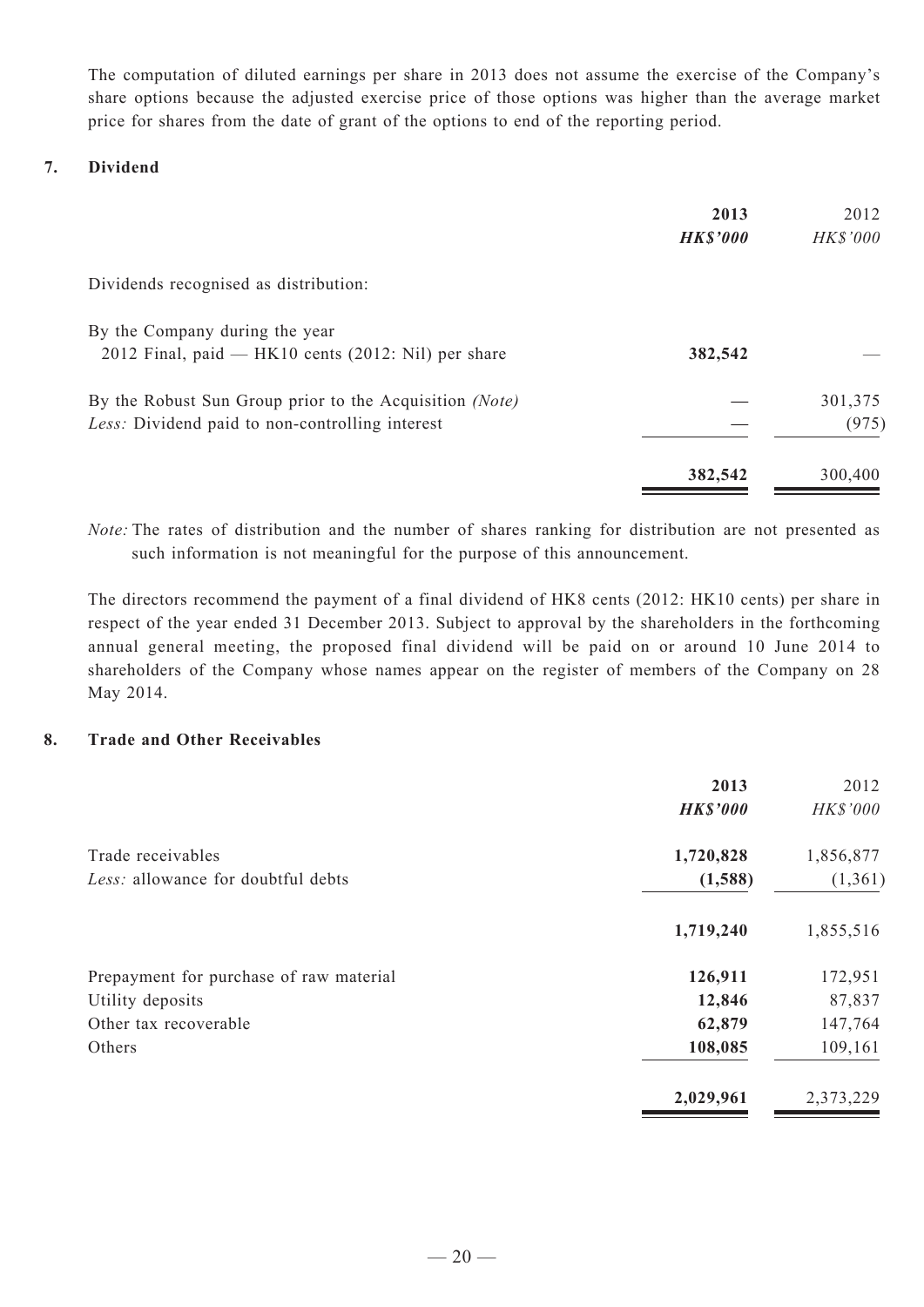The Group allows a general credit period of up to 90 days to its trade customers. The following is an aged analysis of trade receivables (net of allowance for doubtful debts) presented based on invoice date at the end of the reporting period which approximated the respective revenue recognition dates:

| 2013            | 2012      |
|-----------------|-----------|
| <b>HK\$'000</b> | HK\$'000  |
| 1,484,861       | 1,563,311 |
| 174,391         | 244,782   |
| 11,377          | 44,815    |
| 48,611          | 2,608     |
| 1,719,240       | 1,855,516 |
|                 |           |

#### **9. Bills Receivables**

Bills receivables represent bills on hand. All bills receivables of the Group are with a maturity period of less than 180 days (2012: 180 days) and not yet due at the end of the reporting period, and management considers the default rate is low based on historical information and experience.

#### **10. Trade and Other Payables**

|                                                                    | 2013            | 2012      |
|--------------------------------------------------------------------|-----------------|-----------|
|                                                                    | <b>HK\$'000</b> | HK\$'000  |
| Trade payables                                                     | 935,534         | 1,171,731 |
| Customer deposits and advance from customers                       | 280,999         | 203,338   |
| Other tax payables                                                 | 37,313          | 71,602    |
| Consultation fee payable                                           | 764             | 15,053    |
| Freight and utilities charges payable                              | 27,727          | 26,599    |
| Construction cost and acquisition of property, plant and equipment |                 |           |
| payable                                                            | 548,376         | 753,382   |
| Government grants                                                  | 174,745         | 167,868   |
| Staff welfare payable                                              | 141,077         | 216,535   |
| Selling expense payable                                            | 73,000          | 69,924    |
| Others                                                             | 37,665          | 22,061    |
|                                                                    | 2,257,200       | 2,718,093 |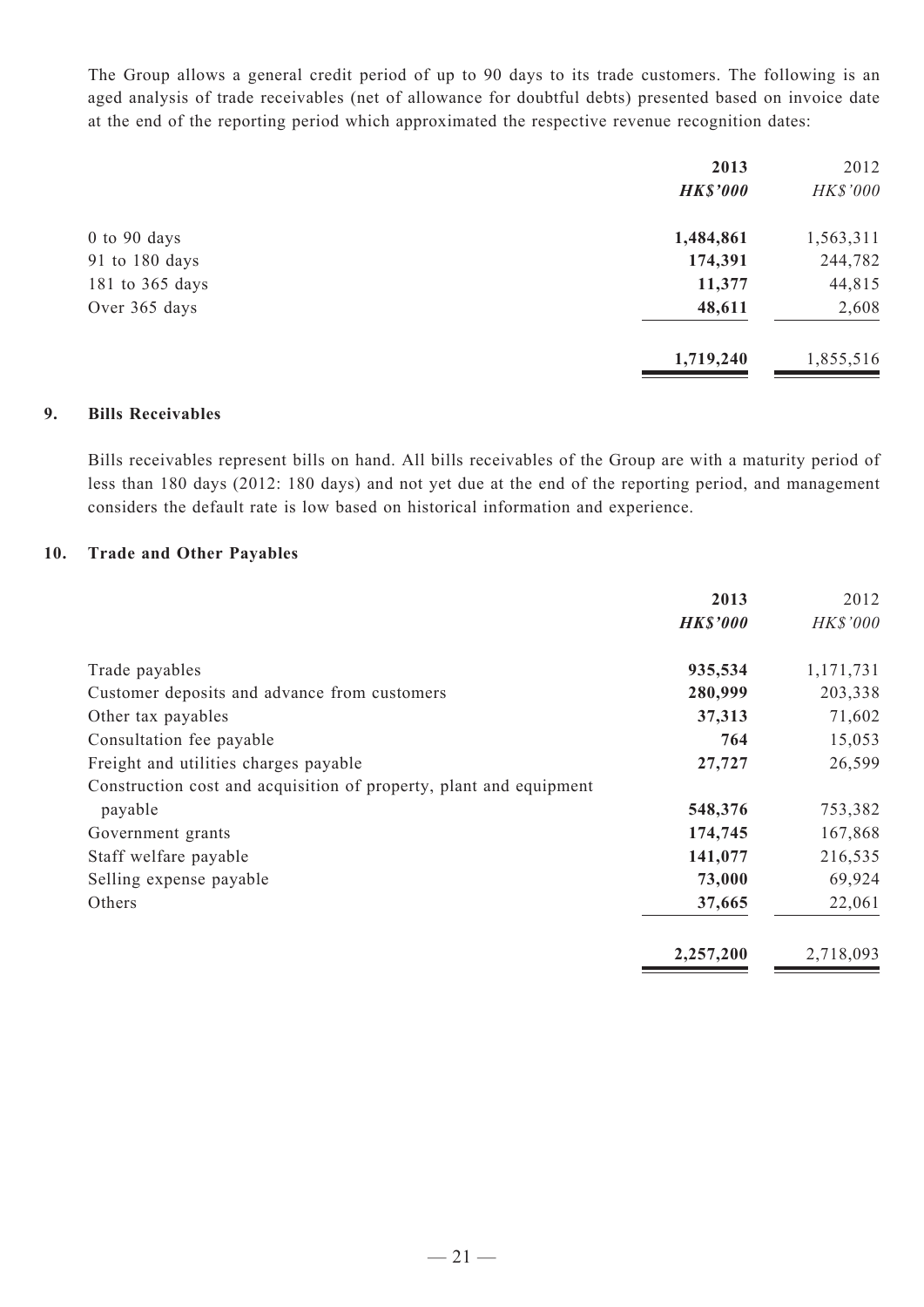The following is an aged analysis of trade payables presented based on the invoice date at the end of the reporting period:

|                    | 2013<br><b>HK\$'000</b> | 2012<br><b>HK\$'000</b> |
|--------------------|-------------------------|-------------------------|
| $0$ to 90 days     | 658,963                 | 763,369                 |
| 91 to 180 days     | 78,391                  | 72,837                  |
| More than 180 days | 198,180                 | 335,525                 |
|                    | 935,534                 | 1,171,731               |

The general credit period on purchases of goods is up to 90 days. The Group has financial risk management policies in place to ensure that all payables are settled within the credit timeframe.

#### **11. Bills Payables**

All bills payables of the Group are aged within 180 days and not yet due at the end of the reporting period.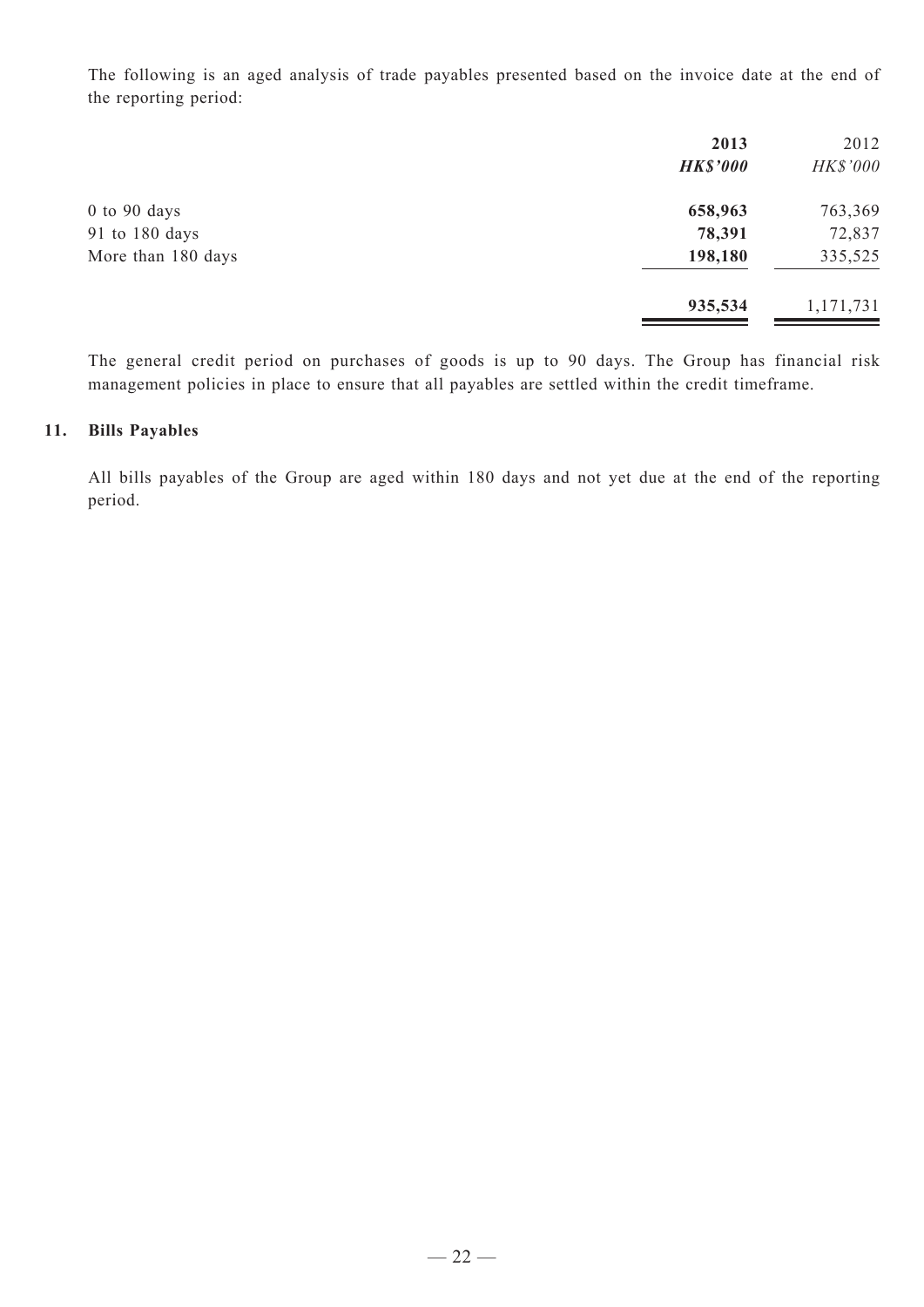## **MANAGEMENT DISCUSSION AND ANALYSIS**

2013 was the first complete year after the Group has achieved successful business transformation with the acquisition of the innovative drug business. Over the past year, the Group implemented innovative strategies with improvements achieved in the aspects of management, research and development and marketing. In particular, the innovative drug business has attained substantial growth. For the year ended 31 December 2013, the Group recorded sales revenue of approximately HK\$9,949 million and profit attributable to shareholders of approximately HK\$973 million.

#### **Finished Drug Business**

#### *Innovative Drug Products*

During the year, the innovative drug business of the Group maintained strong growth momentum, with continuous expansion of market share and a stronger presence in the high-end market. Sales revenue of the innovative drug business for the year reached HK\$1,921 million, representing a 49% growth over last year.

Following is an overview of the Group's major innovative drug products:

*"NBP"*

"NBP" series is a Class I new drug in China and is also a patent-protected exclusive product. Its major ingredient is butylphthalide, and the drug is mainly used for the treatment of acute ischemic stroke. Its soft capsule and injection forms were launched in 2005 and 2010, respectively. This product was awarded the State Science and Technology Progress Award (Second Class) in 2009, and the "NBP" brand was honoured as a China's Well-known Trademark in 2013.

## *"Oulaining"*

"Oulaining" series is available in the forms of capsule and lyophilized powder injection. Its major ingredient is oxiracetam, and the drug is mainly used for the treatment of mild to moderate memory and mental impairment resulting from vascular dementia, senile dementia and brain trauma. "Oulaining" lyophilized powder injection is currently an exclusive preparation form in China, and was awarded the Hebei Province Science and Technology Progress Award (First Class) in 2013.

## *"Xuanning"*

"Xuanning" series is available in the forms of tablet and dispersible tablet. Its major ingredient is maleate levamlodipine, and the drug is mainly used for the treatment of hypertension. The product was awarded the State Technological Invention Award (Second Class) in 2013.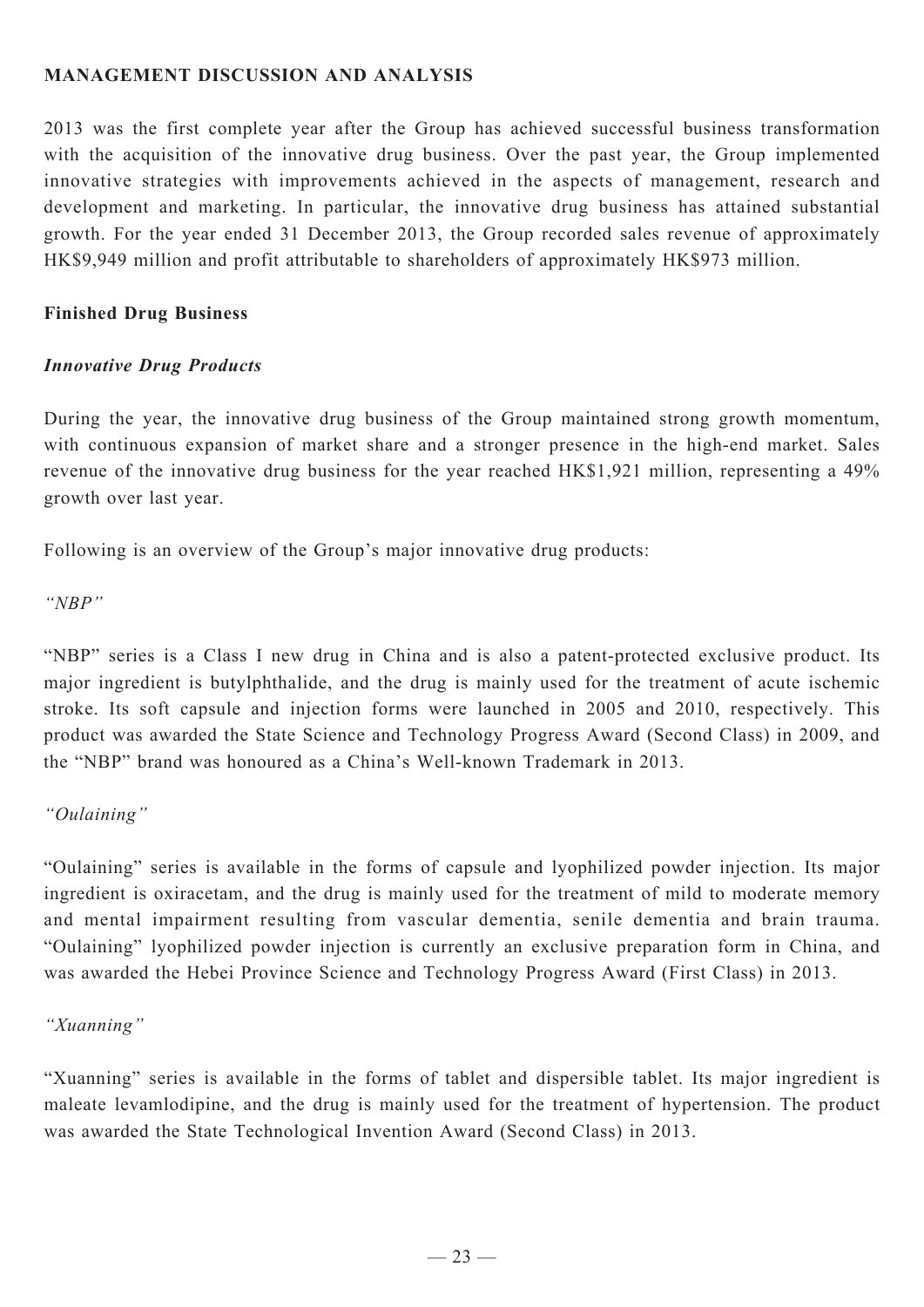*"Duomeisu", "Jinyouli" and "Ailineng"*

The oncology new drugs portfolio of the Group is gradually building up its scale, with the existing portfolio including "Duomeisu", "Jinyouli" and "Ailineng". "Duomeisu" (Doxorubicin hydrochloride liposome injection) is a new anthracycline used as a first-line chemotherapy drug for the treatment of lymphoma, multiple myeloma, ovarian cancer and breast cancer. "Jinyouli" (PEG-rhG-CSF injection) is the first long-acting growth factor drug in China and is used for the prevention of leucopenia and infection induced by chemotherapy. "Ailineng" (Elemene injection) is a drug mainly used for the treatment of nerve glioma and brain metastases, and adjuvant treatment of malignant pleural and peritoneal effusion. Its unique liquid injection form has obtained patent in China. These products are currently at market introduction phase. In addition, the Group has a number of oncology drugs under research and development, of which "imatinib mesylate tablet" and "bortezomib injection" have already applied for production approval.

## *Common Generic Drug Products*

In 2013, the Group rigorously fought against the unfavourable impact of the policies of restricted use of antibiotics and essential drug tenders. The Group further enhanced its sales strategies for common generic drugs, refined its product portfolio and expanded its sales channels. Both the lowertier medical market and non-prescription drug market recorded a satisfactory growth and showed a trend of continuous improvement. This business segment is expected to generate stable profit growth for the Group.

## **Bulk Drug Business**

## *Antibiotics*

The antibiotics business has picked up a steady and upward trend subsequent to the previous stage of intense competition in 2013. The Group attained continuous decline in the production costs through technological upgrades, reinforced internal management and energy-saving measures, maintaining its leading position in the industry. In addition, the Group disposed part of its penicillin intermediate and bulk drug business in the first half of 2013 to improve the resource allocation of its antibiotics business. The business achieved a turnaround in 2013 resulting from effective measures taken by the Group and an improving market environment.

## *Vitamin C*

In 2013, overcapacity of vitamin C lingered and competition in the market remained intense. However, after a long period of competition, the market showed signs of differentiation under which some competitors experienced suspended or limited production. Leveraging on its advantages in scale, quality and production costs, the Group continued to maintain its absolute competitiveness in the industry. However, this business still recorded a loss in 2013 due to fierce competition in product prices.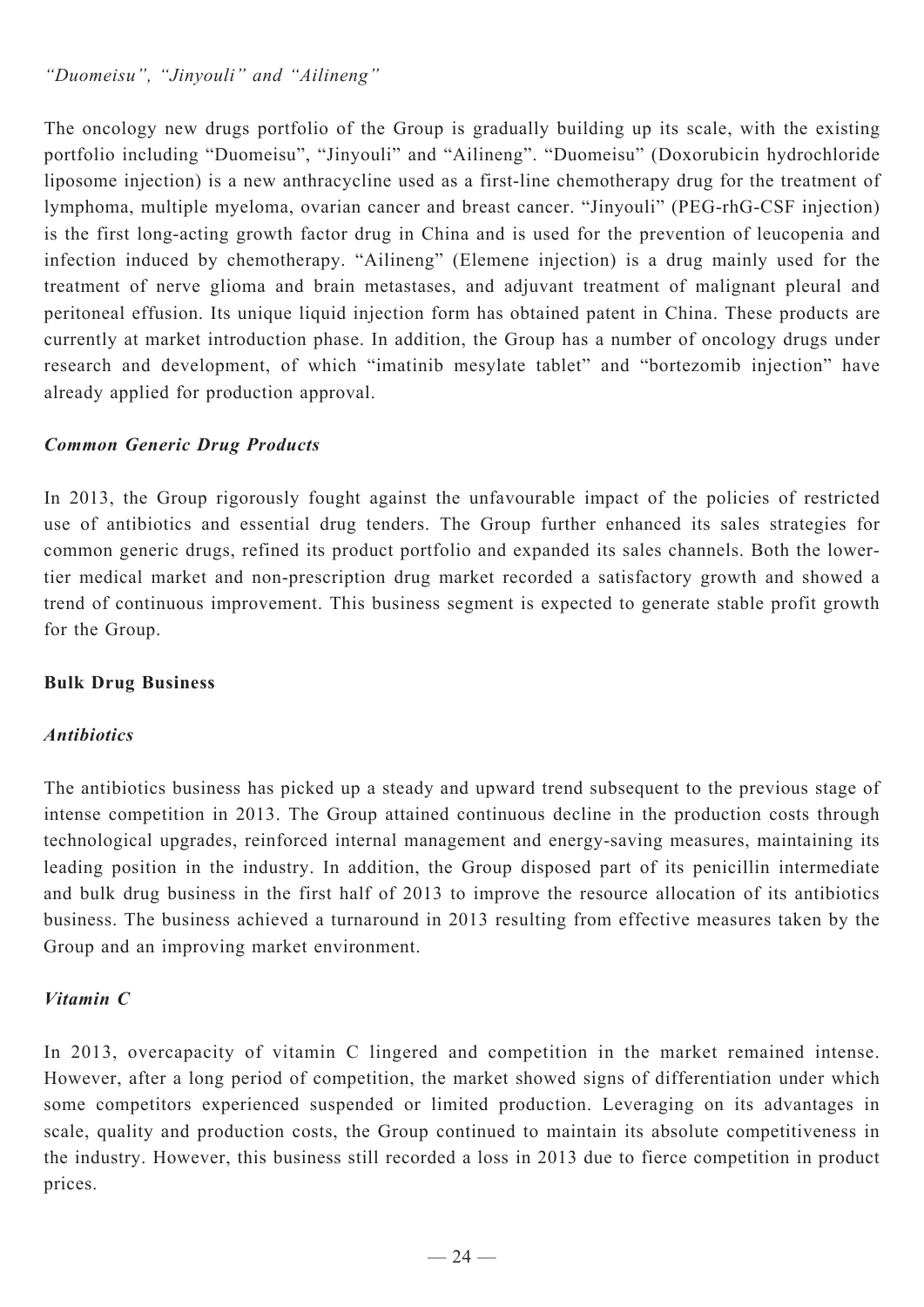## *Caffeine and Others*

The production cost of this business was lower as compared to that of last year, attributable to continued technological innovations. The Group has also enhanced the product sales structure of this business by reducing the sales of non-major products. Despite a decline in the overall sales revenue compared to last year, the return was improved.

## **Research and Development**

The Group continued to capitalise on its technological advantages in the realm of drug research and development. Currently, the Group has over 170 products under research and development, with a focus on the therapeutic areas of anti-infective, cardio-cerebrovascular, diabetes, neurology and oncology. Among those products, 12 are Class I new drugs and 37 are Class III new drugs.

The Group will continue to increase its resources devoted to research and development as well as registration and approval application. During the year, the Group has obtained 3 ANDA approved drugs. In addition, 7 drugs or raw materials, and 2 supplement products of the Group have obtained production approvals in China. The research and development of a number of Class I new drugs has also achieved phased progress. In addition, 3 Class 1.1 new drugs are expected to apply for clinical trial this year. It is expected that the Group will have 1 to 2 Class I new drugs and 3 to 5 Class III new drugs approved for market launch each year after 2015.

## **Financial Review**

## **Liquidity and Financial Position**

In 2013, the Group's operating activities continued to generate a healthy level of cash inflow. Debtor turnover period (ratio of the balance of trade receivables to sales, inclusive of value added tax for sales in China) improved to 63 days *(Note)*. Inventory turnover period (ratio of inventory balance to cost of sales) also slightly shortened to 105 days *(Note)*. Current ratio of the Group improved from 1.1 a year earlier to 1.7 as at 31 December 2013. Capital expenditure in relation to the additions of production facilities amounted to HK\$491 million for the current year.

The financial position of the Group remained healthy. As at 31 December 2013, total bank balances and cash amounted to HK\$1,271 million and total bank borrowings amounted to HK\$1,340 million. Of the total bank borrowings, HK\$660 million will be repayable within one year and the remaining HK\$680 million repayable between two to three years. Net gearing ratio (calculated on the basis of the Group's total bank borrowings net of bank balances and cash over total equity) further decreased to 1%.

43% of the Group's bank borrowings are denominated in Hong Kong dollars, 7% in US dollars and the remaining 50% in Renminbi. The Group's revenue is mainly denominated either in Renminbi or in US dollars. The Group has been monitoring closely the currency movement and will use appropriate hedging arrangements to reduce the foreign exchange risk when considered necessary.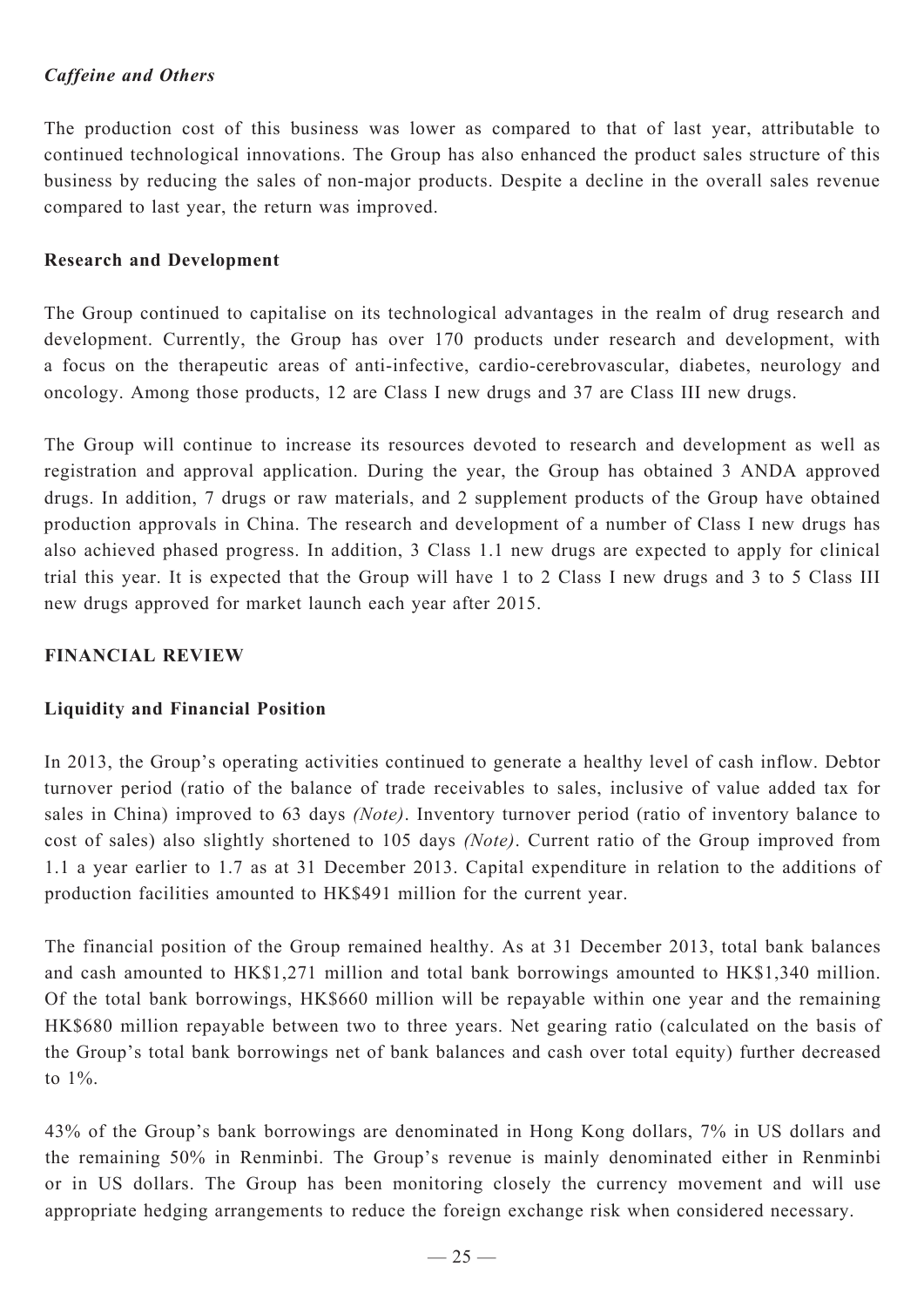*Note: The related figures exclude sales and cost of sales attributable to CSPC Zhongrun Pharmaceutical (Inner Mongolia) Co., Ltd and CSPS Cenway (Tianjin) Pharmaceutical Co., Ltd, which were disposed of during the current year.*

## **Disposal of Subsidiaries**

In order to achieve better resource allocation, the Group has disposed of its equity interests in CSPC Zhongrun Pharmaceutical (Inner Mongolia) Co., Ltd and CSPS Cenway (Tianjin) Pharmaceutical Co., Ltd during the year. An aggregate gain of approximately HK\$154 million was derived from these disposals.

## **Contingent Liabilities**

The Company and CSPC Weisheng Pharmaceutical (Shijiazhuang) Co. Ltd. ("Weisheng", a wholly owned subsidiary of the Company) are named as, among others, defendants in a number of antitrust complaints filed in the United States of America ("United States"). These complaints alleged that certain manufacturers of vitamin C in the PRC have since at least December 2001 conspired to control prices and volumes of exports of vitamin C to the United States and elsewhere in the world and that as such have been in violation of the federal and state laws of the United States. The plaintiffs brought these cases on behalf of direct purchasers under the federal antitrust laws of the United States and indirect purchasers under various state antirust, unfair trade and consumer protection statutes, seeking damages and other relief.

On 15 March 2013, the Company, Weisheng, the direct purchaser class and injunctive class in the direct purchaser action entered into a settlement agreement. The settlement will resolve all the claims in their entirety and terminate the litigation in the direct purchaser action. The settlement, in the amount of US\$22.5 million, is payable in two installments. The first US\$20 million has been paid by the Company and Weisheng on 21 April 2013. The remaining US\$2.5 million will be paid within 365 days after the court's final approval of the settlement. Plaintiffs' attorney fees and settlement administration fees are to be paid out of the settlement fund. On 16 October 2013, the court granted approval of the settlement and dismissed the Company and Weisheng as to the direct purchaser action.

On 13 November 2013, the Company, Weisheng and the putative indirect purchaser class in the indirect purchaser actions entered into a settlement agreement for US\$2.2 million to fully and finally resolve all the claims in the indirect purchaser actions. Plaintiffs' attorney fees and settlement administration fees are to be paid out of the settlement fund. The settlement amount of US\$2.2 million has been paid by the Company and Weisheng on 9 January 2014. The court preliminarily approved the settlement on 16 January 2014. In accordance with the court order, the plaintiffs will file a motion for final approval of the settlement by 25 April 2014. The court will hold a final approval hearing on 16 May 2014 to determine if the settlement is fair, reasonable and adequate.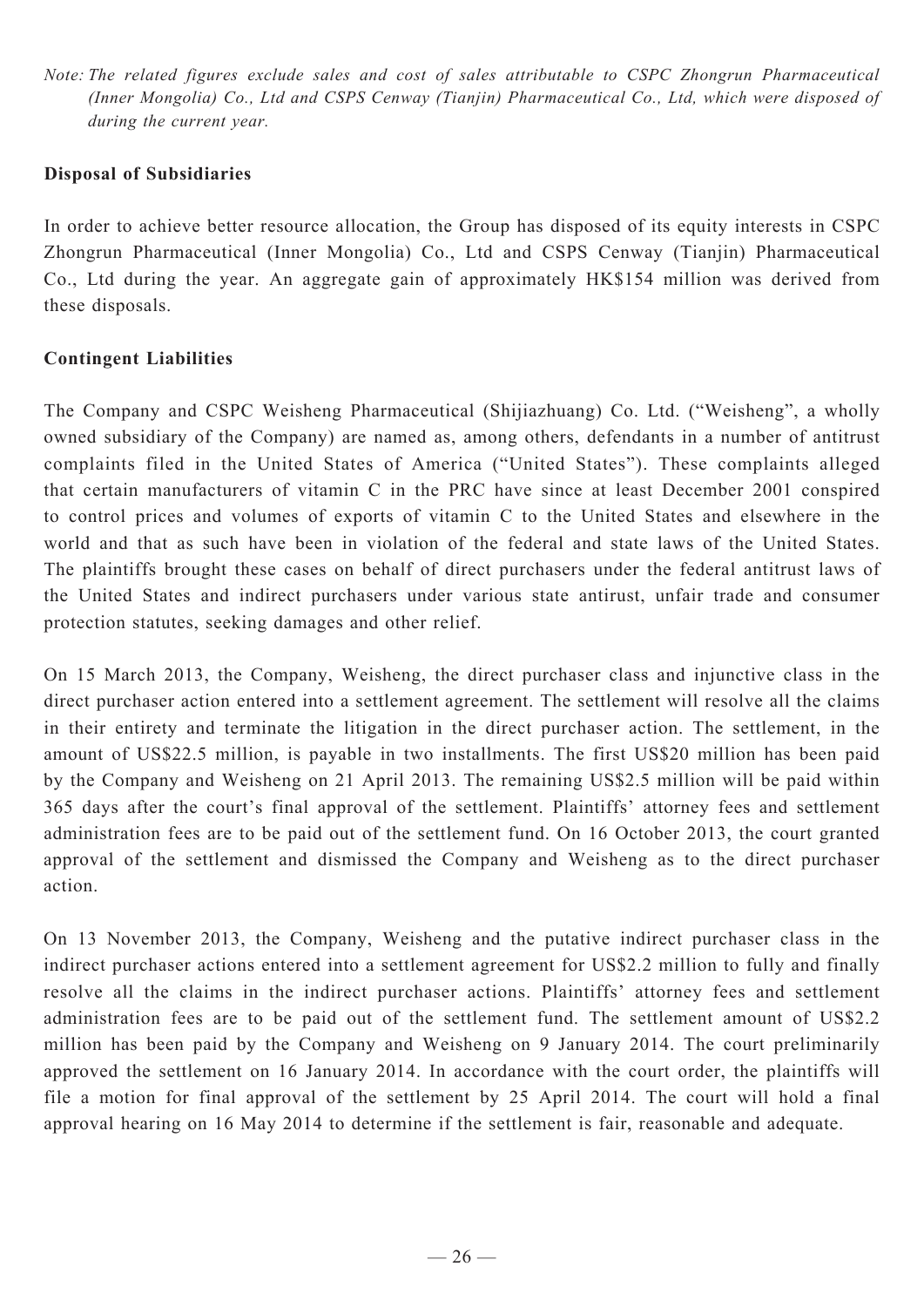Despite the Company's management believes that the Company and Weisheng are not liable for the claims asserted and that they have good and valid defenses thereto, the Company and Weisheng have nevertheless agreed to the settlements to (i) avoid the risk of an adverse jury verdict and treble damage award against the Company and Weisheng; (ii) avoid further expense, inconvenience, and the distraction of burdensome and protracted appeals in relation to the complaints; (iii) obtain the releases, orders, and judgment contemplated by the settlements; and (iv) put to rest with finality all claims that have been asserted against the Company and Weisheng in the complaints.

Adequate provision for the above settlement amounts have already been made in the Company's consolidated financial statements.

#### **Employees**

As at 31 December 2013, the Group had about 10,390 employees. The majority of them are employed in mainland China. The Group will continue to offer competitive remuneration packages, discretionary share options and bonuses to staff based on the performance of the Group and the individual employee.

## **Results of Robust Sun Holdings Limited and its Subsidiaries (the "Robust Sun Group") for the Year Ended 31 December 2013**

For the year ended 31 December 2013, the Robust Sun Group recorded a profit after tax which exceeded HK\$800 million. Therefore, no adjustment to the principal amount of the Tranche II Convertible Bonds is required in accordance with the terms of the Convertible Bonds as set out in the circular of the Company dated 27 September 2012.

## **Sustainable Development Strategies**

The Group will continue to pursue the development strategies of (i) active development of innovative drug business; (ii) continuation of products internationalization; and (iii) consolidation of leadership in the bulk drug business in order to achieve long-term sustainable growth.

## **CORPORATE GOVERNANCE**

The Company has complied with all the code provisions in the Corporate Governance Code (the "Code") contained in Appendix 14 of the Rules Governing the Listing of Securities on The Stock Exchange of Hong Kong Limited (the "Listing Rules") throughout the year ended 31 December 2013 except the deviations from code provisions A.2.1 and C.1.2 as set out below.

Code provision A.2.1 of the Code stipulates that the roles of chairman and chief executive officer should be separate and should not be performed by the same individual. Mr. Cai Dongchen, the Company's Chairman, has also assumed the role as the chief executive officer of the Company. The Company believes that vesting both roles in Mr. Cai will allow for more effective planning and execution of business strategies. As all major decisions are made in consultation with members of